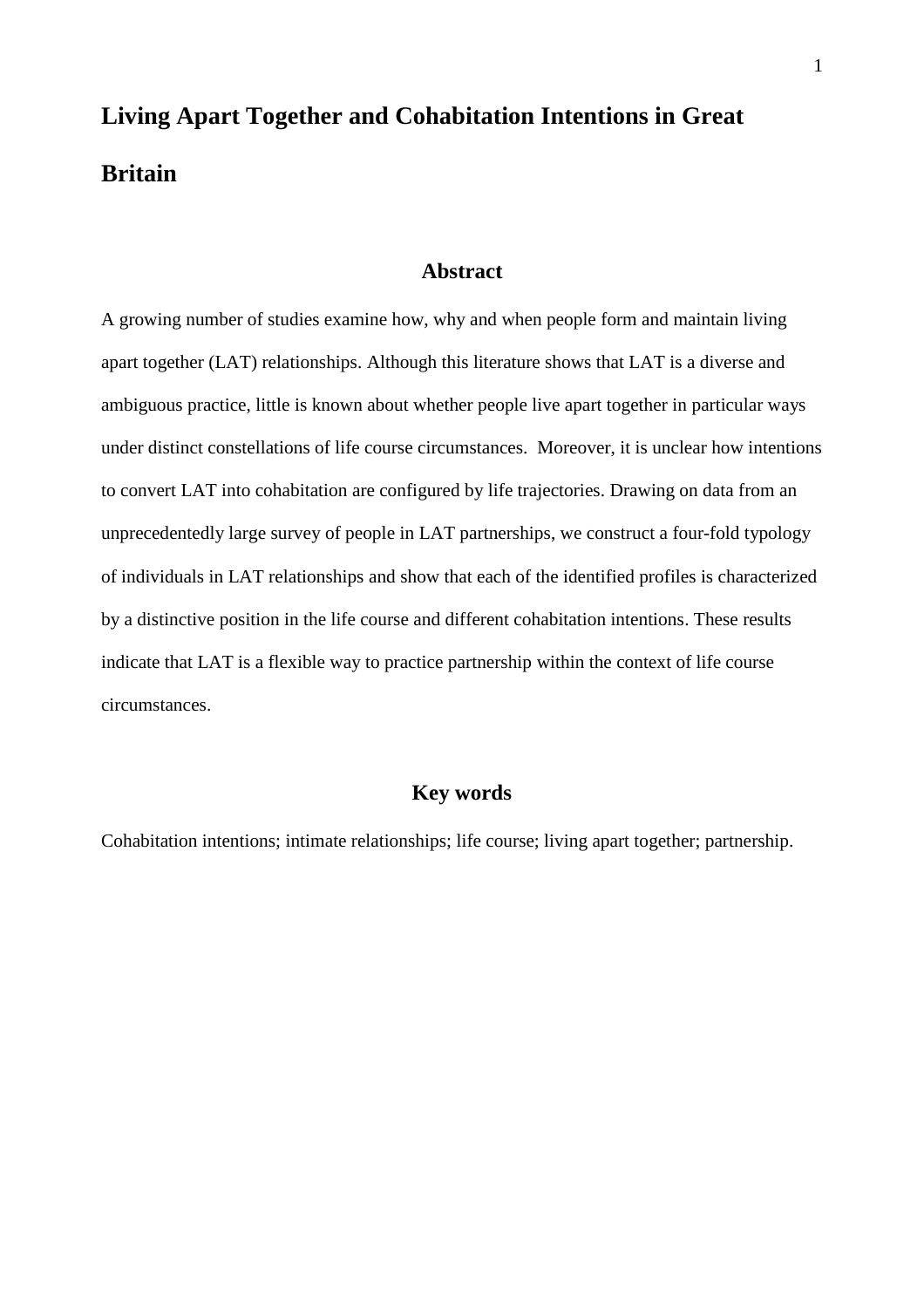## **Introduction**

Rapid changes in patterns of partnership formation and dissolution, such as the rise of unmarried cohabitation, mean that intimate relationships in Britain have become more diverse in recent decades (Jamieson & Simpson, 2013). This trend has stimulated interest in those partnerships that are not recorded by data on *de jure* marital status or *de facto* household structures. Particular attention has been directed toward those unmarried individuals who identify themselves as part of a couple but who live in a different household from their partner (Roseneil, 2006; UNECE, 2011). These relationships are often termed "living apart together" (LAT) partnerships (Haskey, 2005).<sup>1</sup> Recent estimates suggest that 25% of unmarried Britons aged 16-59, or roughly 10% of all adults, are LAT (Haskey, 2005; Duncan & Phillips, 2011). Similar figures have been reported for other Western countries (Castro-Martín, Domínguez-Folgueras, & Martín-García, 2008; Régnier-Loilier, Beaujouan, & Villeneuve-Gokalp, 2009; Strohm, Seltzer, Cochran, & Mays, 2009; Reimondos, Evans, & Gray, 2011; Turcotte, 2013).

The "discovery" of LAT has sparked debate about its sociological significance. Several authors contend that LAT is an innovative type of relationship characterised by the voluntarism, flexibility and gender egalitarianism associated with "individualized" social relations or a Second Demographic Transition (Levin, 2004; Upton-Davis, 2012; 2015). In this view LAT is part of the broader shift from conventionally structured linear life paths to more diverse "choice biographies" that has been made possible by rising affluence and the de-traditionalization of norms, attitudes, roles and lifestyles (De Jong Gierveld & Merz, 2013; Jamieson & Simpson, 2013). In contrast, other scholars caution that LAT does not seem to be becoming more prevalent and that partners often live apart when they are unready or unable to cohabit (Haskey & Lewis, 2006; Ermisch & Siedler, 2009; Régnier-Loilier et al., 2009; Turcotte, 2013). Work by Duncan (2014) has nuanced this debate by showing that LAT is often an uncertain and ambiguous practice that can be as much a pragmatic and taken-for-granted response to life course constraints as a reflexively innovative act (Duncan, Carter, Phillips, Roseneil, &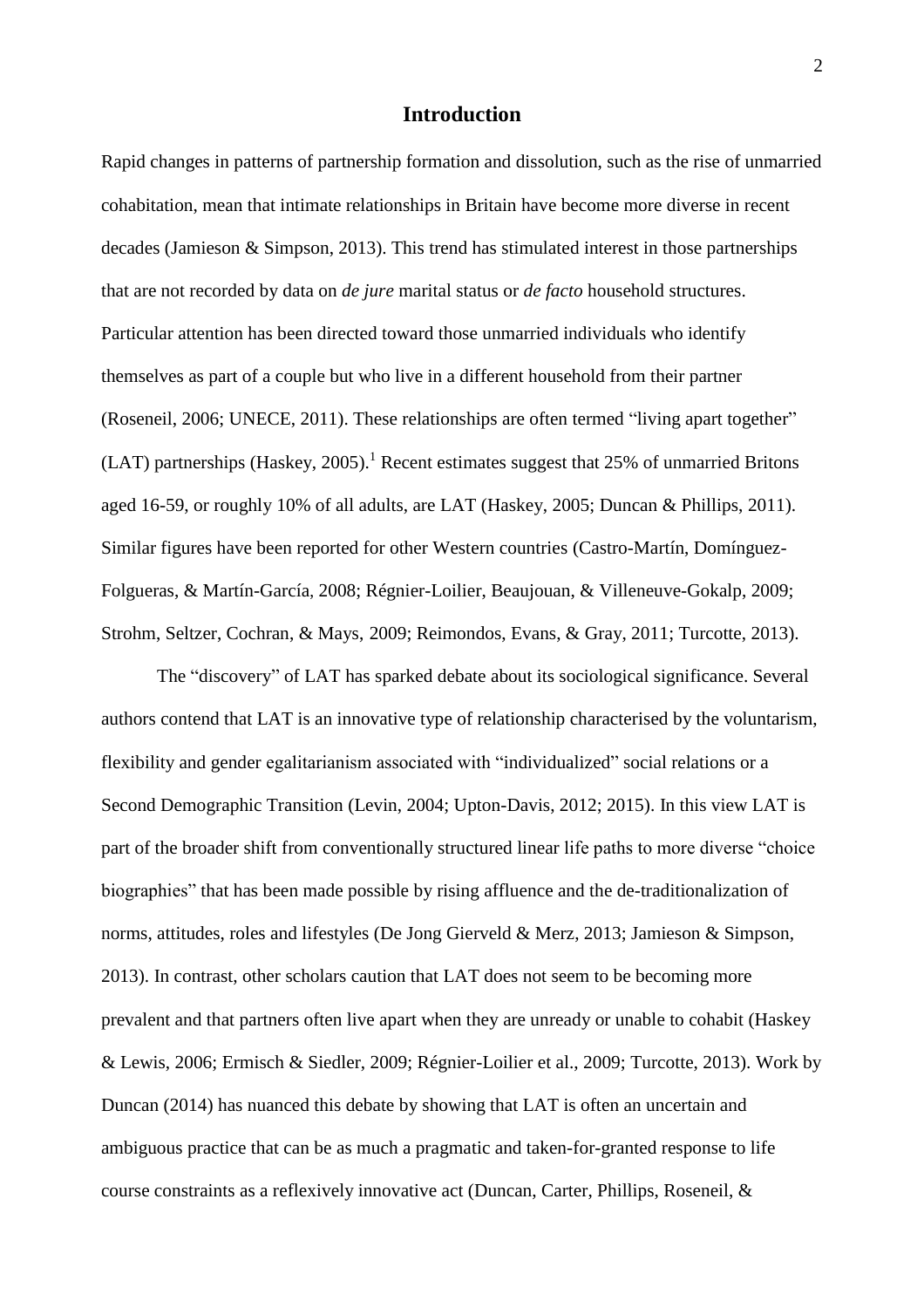Stoilova, 2013; Duncan, Phillips, Carter, Roseneil, & Stoilova, 2014; Lyssens-Danneboom & Mortemans, 2015). For example, while most women value the autonomy of LAT and report that it enhances the quality of their relationships (Funk & Kobayashi, 2014), many also perform gendered tasks for their partner (such as cooking or cleaning) and desire to ultimately cohabit (Duncan, 2014; Stoilova, Roseneil, Crowhurst, Hellesund, & Santos, 2014).

In view of the diverse ways LAT is practiced and experienced, many studies have examined how, why and when people live apart together in Western societies. This work highlights the value of conceptualising LAT as a "flexible practice" rooted in three intersecting dimensions of the life course (De Jong Gierveld & Merz, 2013; Duncan et al., 2013). In terms of *individual biographies* research shows that LAT is particularly common when people feel unready to cohabit (Duncan & Phillips, 2011; Duncan et al., 2013). This partly explains why LAT is common amongst young adults (Ermisch & Siedler, 2009). LAT also enables people to protect their independence, autonomy, own space and assets when (re)partnering later in life (Karlsson & Borrel, 2002; Funk & Kobayashi, 2014; Upton-Davis, 2015). LAT is therefore a strategy for people to maintain intimate relationships when they feel that cohabitation could place them or their dependents in a vulnerable position (Roseneil, 2006; Duncan, 2014). However, the ambiguity and lack of legal recognition of LAT can also create new vulnerabilities, for example regarding care support in the event of ill-health or financial arrangements following separation or bereavement (Duncan, Phillips, Carter, Roseneil, & Stoilova, 2012). Flexibility and informality can thus be a double-edged sword.

The above issues demonstrate how LAT is embedded within the demands, exchanges and obligations generated by relationally *"linked lives"* (Elder, Johnson, & Crosnoe, 2003). Although popular perceptions often focus on highly skilled couples LAT to study or work in different places (Neustatter, 2013), most people LAT live near to their partner and few cite employment as a reason for living apart (Duncan et al., 2013; 2014). Much more important is the way in which LAT allows people to maintain intimate relationships when their agency is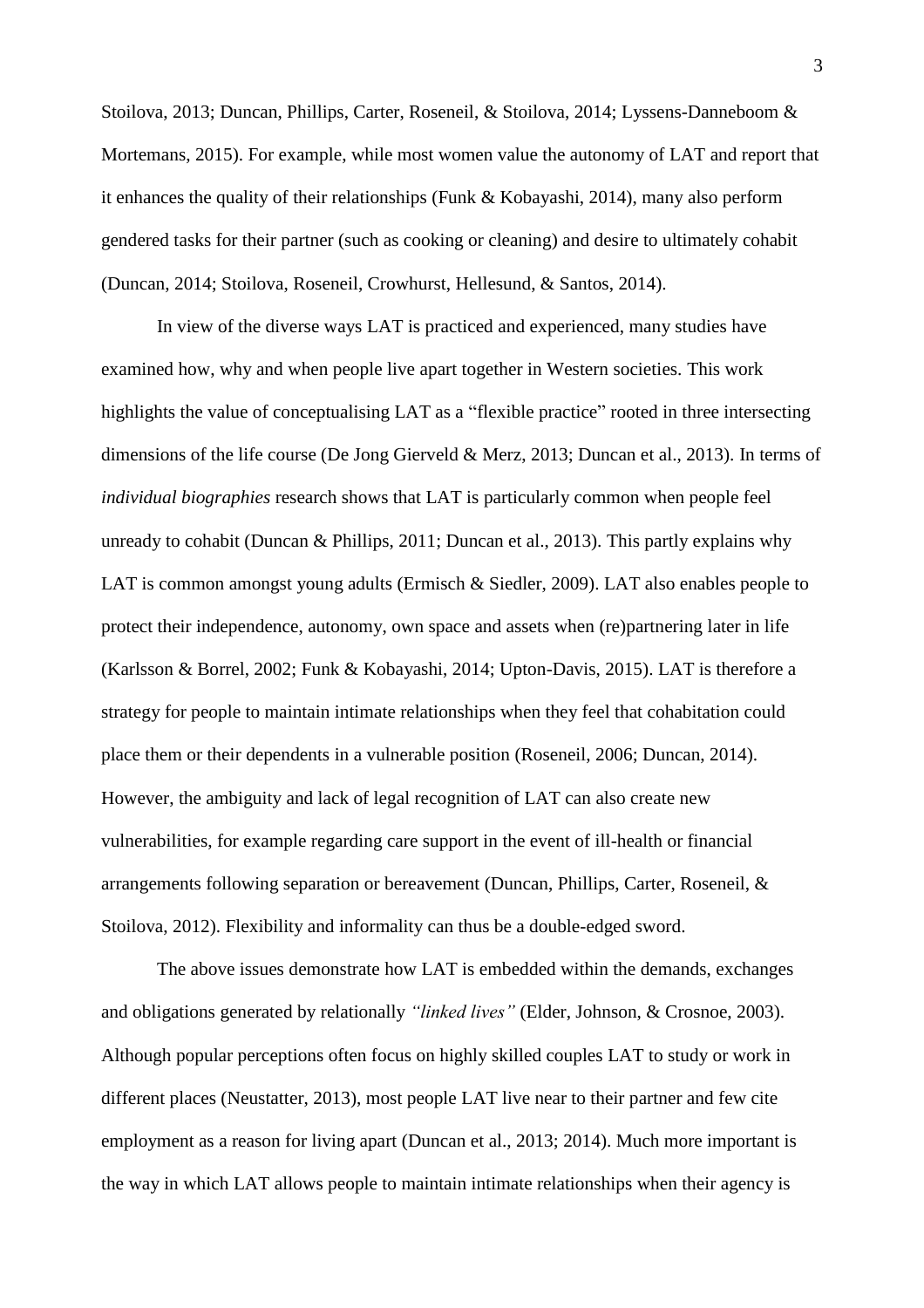bounded or restricted by their ties to others. For example, caring responsibilities and concern for the welfare of children from previous relationships are common explanations for LAT rather than cohabiting (Levin, 2004; De Jong Gierveld & Merz, 2013). LAT is thus configured by the needs of others and the power dynamics of interpersonal ties (Roseneil, 2006).

The importance of resources and power relations also emerges in the ways *contextual conditions* shape LAT. Although normative shifts mean that LAT is socially acceptable in many Western countries, cohabitation and in particular marriage remain many people's "goldstandard" ideal and long-term aspiration (Duncan et al., 2014; Levin, 2004). In many cases LAT is thus a compromise strategy when economic constraints inhibit cohabitation (Duncan et al., 2013). This is especially pertinent for young adults as the transition out of the parental home has become increasingly precarious, protracted and reversible due to greater participation in higher education, job insecurity, youth unemployment and high housing costs (Castro-Martín et al., 2008; Stone, Berrington, & Falkingham, 2014). Difficulties in leaving the parental home may affect the (re)partnership practices of parents as well as young adults, as the presence of "boomerang children" or a "cluttered nest" makes it tricky for both generations to form new coresidential unions (De Jong Gierveld & Merz, 2013). Similarly, economic inequalities generated by the welfare system can also configure LAT. For example, some couples live apart in order to ensure that their incomes remain below benefit eligibility thresholds, while others are unable to live together due to social housing regulations (Neustatter, 2013). This means that housing market trends and British welfare reforms like the "bedroom tax" or benefit cap could strongly affect how people form and practice LAT relationships.

Although existing literature amply documents the heterogeneity of LAT, life course theories challenge scholars to also describe and explain patterns and structural regularities in partnership experiences (Elder et al., 2003). However instead of examining the whole gamut of LAT practices, many studies focus on particular types of LAT relationship. This often involves discarding young adults and people who recently began LAT on the grounds that these might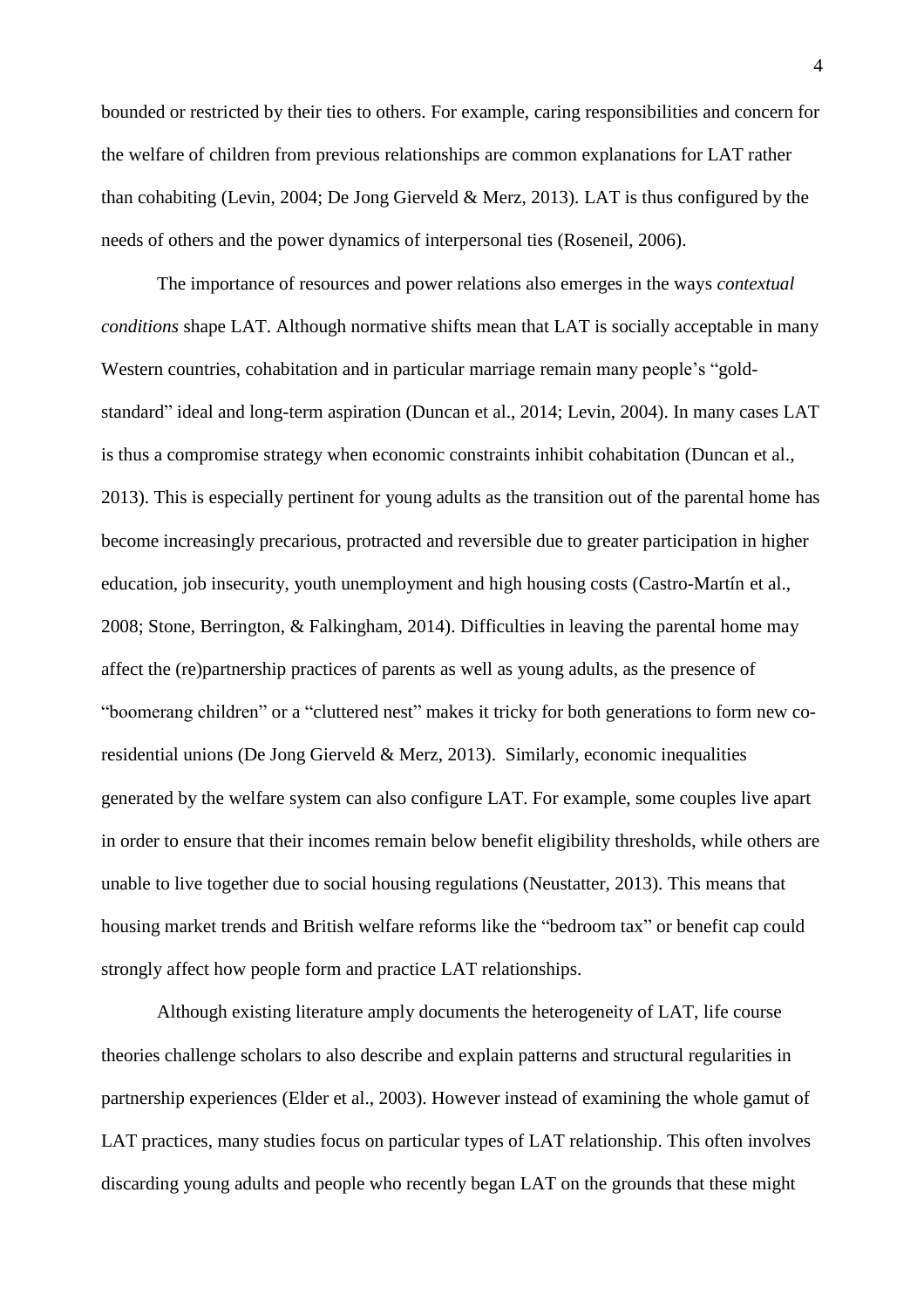not be "proper LAT" (Lyssens-Danneboom & Mortelmans, 2015; Strohm et al., 2009), or else sampling individuals of particular ages who are thought to practice LAT in distinct ways for specific sets of reasons (De Jong Gierveld & Merz, 2013; Funk and Kobayashi, 2014; Upton-Davis, 2015). These approaches not only conflate "age with stage" and fit poorly with how people perceive LAT to be flexible and ambiguous (Duncan, 2014); they also assume that short relationships and those formed in young adulthood are casual, transitory and thus of little significance for behaviours like fertility or residential mobility (Stoilova et al., 2014).

Recent analyses of Australian (Reimondos et al., 2011) and French (Régnier-Loilier et al., 2009) surveys show that age is only one of several life course characteristics that distinguish different types of LAT relationship. Instead, these studies identified four broader demographic profiles of individuals LAT. These were: (1) childless young adults with little history of coresidential partnership; (2) individuals who have left the parental home but who have rarely been married and are often childless; (3) single parents in midlife; and (4) older individuals with a history of co-residential partnership. Each of these profiles was found to practice LAT in distinct ways (Régnier-Loilier et al., 2009; Reimondos et al., 2011).

In order to better understand whether different factors shape LAT in different countries, this study's first objective is *to identify whether there are distinct life course profiles of individuals LAT in Great Britain*. This is important for two reasons. First, debates about the legal status of British LAT partnerships require detailed knowledge of who lives apart from their partner and how LAT is practiced across the life course (Duncan et al., 2012). Second, although population-level description and analysis cannot tell us about micro-level family processes, it can provide representative evidence about how inequalities and vulnerabilities are linked to LAT (Irwin, 2009). This is important for designing policies to support individuals for whom LAT is a long-term choice as well as those who would prefer to live together.

As LAT relationships have implications for housing demand and the provision of services, formulating household projections also requires knowledge about who intends to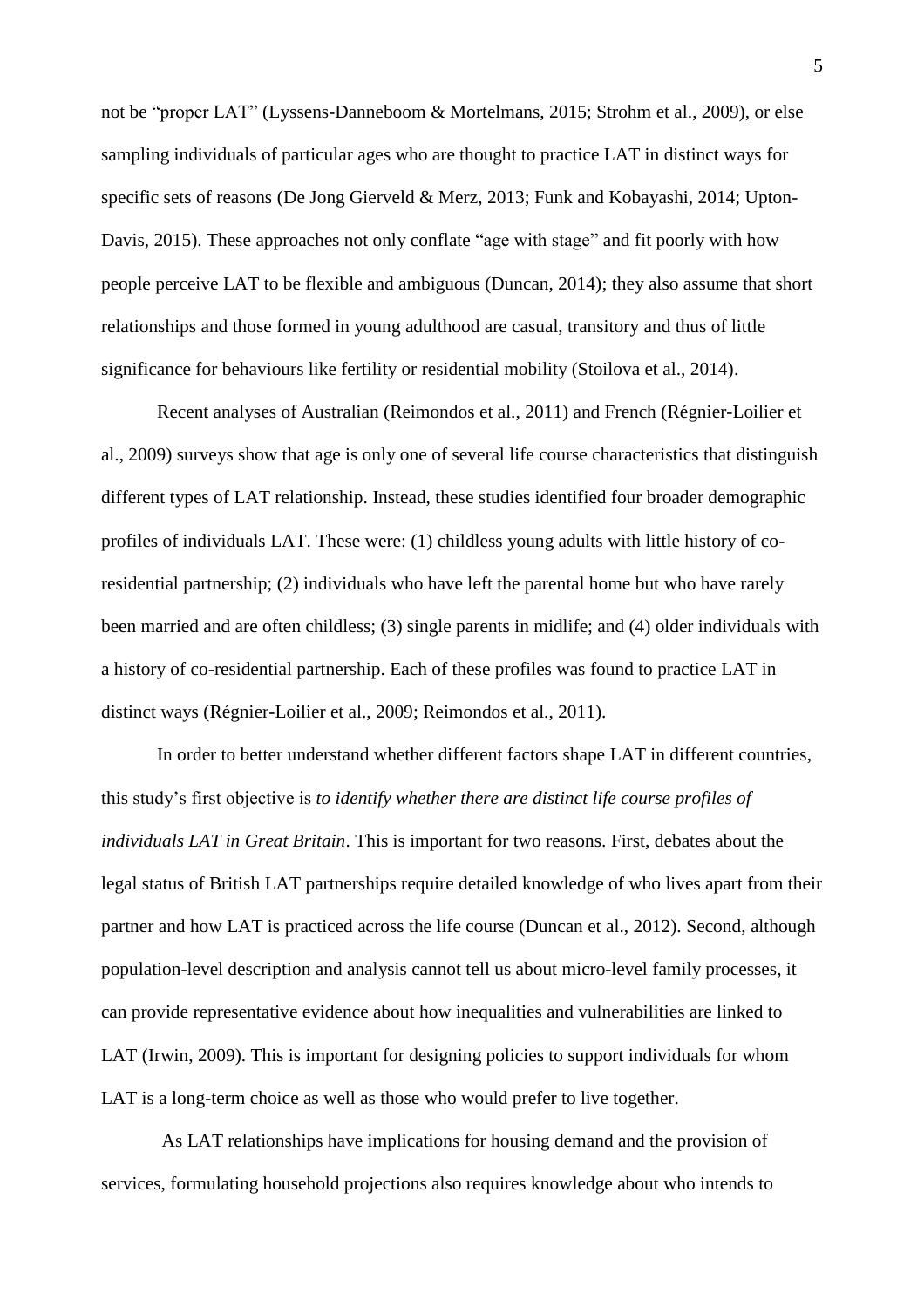convert LAT into cohabitation. Although some studies have described cohabitation intentions, showing that these are not simply a function of age or stated reasons for LAT (Ermisch & Siedler, 2009; Turcotte, 2013; Duncan et al., 2014), far less is known about how different factors may influence who intends to move in with their partner at different points in the life course. Both Régnier-Loilier et al. (2009) and Reimondos et al. (2011) only briefly examined the cohabitation intentions of their four groups of individuals in LAT relationships.

As previous work shows that how people perceive the future of LAT partnerships is ambiguous and context-dependent (Roseneil, 2006; Stoilova et al., 2014), this study's second objective is *to examine how the factors associated with intending to convert LAT into cohabitation vary with life course position*. Fulfilling this objective will yield insights about who perceives LAT as more of a durable family form than a transitional step towards coresidence (Levin, 2004). Examining cohabitation intentions using representative data will also shed light onto how partnership biographies, resources, relationally "linked lives" and contextual factors come together to configure anticipated pathways out of LAT.

In light of the above, the next section of the paper describes the quantitative data and methods used to fulfil the research objectives. We then present and discuss the results. Finally, the paper concludes by reflecting on the broader implications of the findings.

## **Data and Method**

#### **Data and Definitions**

This paper uses data from the United Kingdom Household Longitudinal Study (UKHLS) (Buck & McFall, 2012). In the first wave a nationally representative sample of over 50,000 individuals aged 16 and over from 30,000 households completed face-to-face interviews throughout 2009 and 2010 (McFall, 2013). Although UKHLS gathers annual data on marital status and cohabitation, information on whether people have a partner residing in another household was first gathered in the third sweep (conducted in 2011-12). We therefore draw on data from this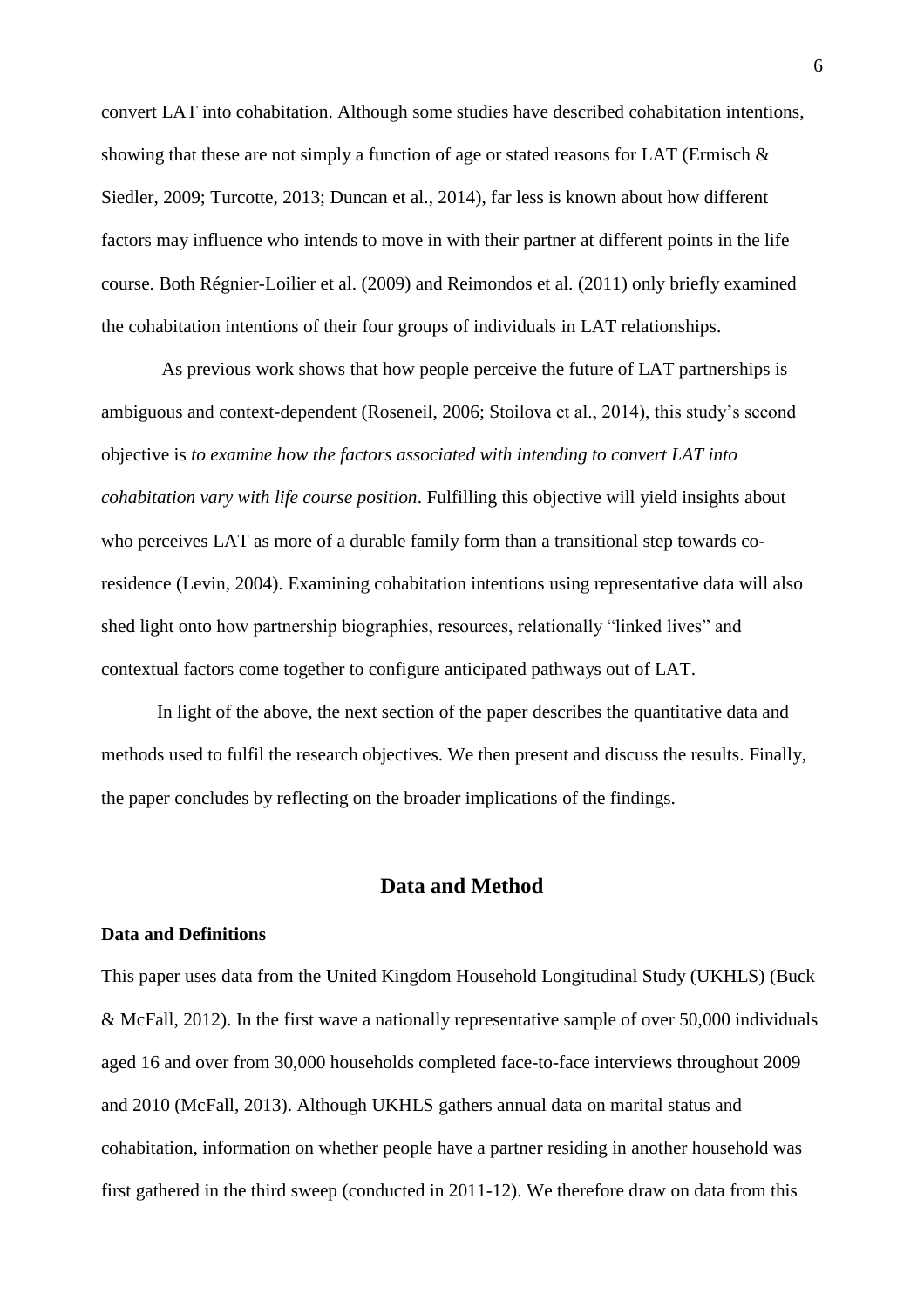wave and use cross-sectional response weights to adjust for unequal selection probabilities, nonresponse and sampling error (McFall, 2013). We discarded respondents from Northern Ireland where the sampling strategy differed from that used in Great Britain (McFall, 2013).

We began by extracting data from the 37,900 UKHLS respondents providing valid partnership data. These respondents' partnership status was then coded into five groups using information about their *de facto* marital status (including cohabitation) and their response to a question about non-co-residential relationships. Using these two pieces of information we classified respondents into (1) married, (2) cohabiting, (3) LAT, (4) single and never married (no current partner and no previous marriage) and (5) single but previously married (no current partner and either separated, divorced or widowed). Disaggregating the non-partnered according to their marital history takes into account that singletons are not a homogenous group. Same-sex couples were retained and civil partners were treated as married.<sup>2</sup> A very small number of married individuals LAT were discarded as it is difficult to ascertain their circumstances. Duncan et al. (2012: 445) suggest that many may have partners who are in prison or resident in other institutions; but it is also possible that respondents have concurrent partners, are estranged from their legal spouse and LAT with a new partner, are temporarily living apart, or are restricted from living together by immigration/visa regulations.

Specifically, we identified LAT relationships using the question: *Do you have a steady relationship with someone you are not living with here, whom you think of as your "partner"?* This question was asked to all adults without a co-resident partner using a confidential selfcompletion extension to the main questionnaire. The question asks people to only report committed intimate relationships while avoiding the potentially unfamiliar term "living apart together" (Haskey 2005). However, one drawback with the phrasing may be that some people do not use the term "partner" to describe their relationship, perhaps preferring boy/girlfriend or even husband/wife (Duncan et al., 2014). Even if this is the case we anticipate that the first portion of the question guides respondents to interpret the word "partner" in a general sense,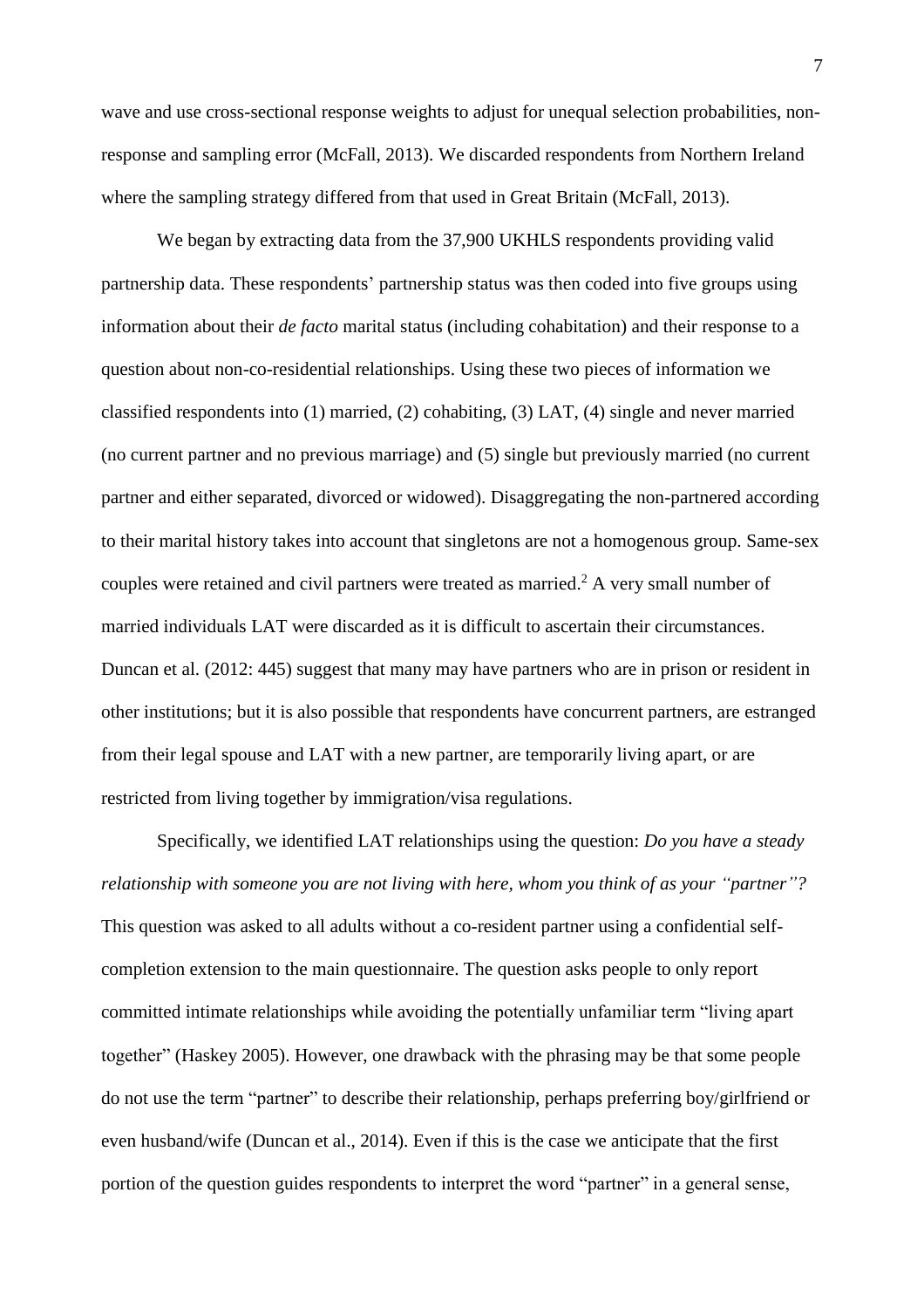regardless of the appellation they use to describe their own circumstances (Ermisch & Siedler, 2009; Haskey, 2005 for prior examples). $3$ 

In contrast to some studies we do not exclude young adults or people who have only been in a steady relationship for a short period of time from our definition of LAT (Lyssens-Danneboom & Mortelmans, 2015). We do this for two reasons. First, prior research suggests that people view LAT as a flexible practice rather than a specific type of living arrangement (Duncan et al., 2013). This means that rather than arbitrarily defining "proper LAT" we need to examine how life course circumstances correlate with LAT in different ways. This is best achieved by letting people decide whether or not they have a partner before examining variation in their relationship characteristics (UNECE, 2011). Second, qualitative studies show that the duration of LAT is often a poor proxy for perceived commitment to the union (Stoilova et al., 2014). Taken together these points suggest that the commitment of couples who live apart should be regarded as an empirical question rather than a definitional issue.

### **Analytic Approach**

To provide contextual information about LAT in Great Britain we began by analyzing how a range of life course attributes are associated with partnership status using a multinomial logistic regression model. This required accepting the Independence of Irrelevant Alternatives (IIA) assumption. This states that adding or deleting outcome categories does not affect the ratio of the probabilities amongst the remaining alternatives (Long and Freese, 2006). This is most likely to hold when the outcomes are conceptually distinct (Long and Freese, 2006: 243-4), making IIA a plausible assumption when modelling partnership status (cf. Turcotte, 2013).

The multinomial model includes a range of covariates. To capture variation in partnership practices by life course stage we include a cohort (categorical age) variable. As a proxy for cultural attitudes, religious beliefs and the like, we include an ethnicity dummy distinguishing respondents who self-identify as white from those with other ethnic identities.<sup>4</sup>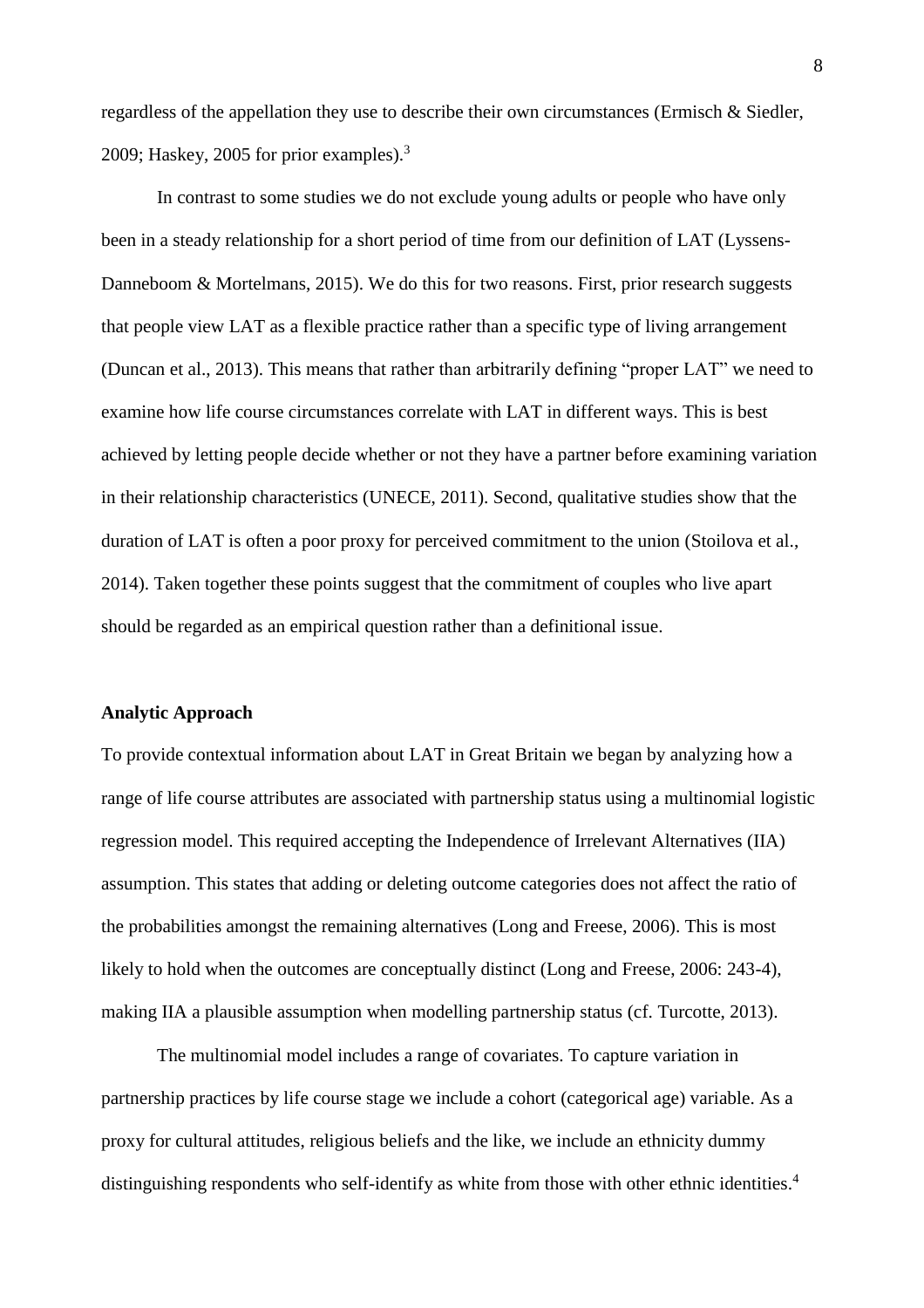We also include a dummy variable indicating whether one was born in the UK as immigration and acculturation experiences may matter for relationships beliefs, orientations and practices.

To take into account that living arrangements and caring responsibilities may affect people's freedom and inclination to form co-residential unions, we include dummy variables to identify respondents living with their parents and those with dependent children. As LAT may be more common amongst the highly educated, we distinguish individuals with no qualifications or only qualifications below school level from those with high school level qualifications (such as GCSEs or A-Levels) and those with higher qualifications (university degrees or equivalent). Self-reported labor force status is included to capture the impact that job location and economic resources may have on partnership decisions. Finally, we include variables to capture the effects of housing tenure and the spatial context, distinguishing urban settlements with a population of over 10,000 from rural areas. Before running the models only 623 cases (1.6%) were discarded due to missing data. We term the remaining 37,277 cases to be the *full sample*.

As our first objective was to assess whether we can discern distinct life course profiles of individuals LAT, after running the multinomial model we retained only those 3,358 persons in LAT relationships. Of this sample 246 cases with missing values on key covariates were discarded to give our *LAT sample* of 3,112 individuals. <sup>5</sup> Using this sample we examined whether there are distinct and relatively homogenous sub-groups of individuals in LAT relationships using Multiple Correspondence Analysis (MCA) (Régnier-Loilier et al., 2009; Reimondos et al., 2011). MCA is an effective method for detecting and representing the underlying structure of data using multiple categorical variables (Greenacre & Blasius, 2006). It works by transforming contingency tables into low-dimensional spaces from which the proximities between cases can be identified and interpreted. Specifically, the coordinates generated from MCA can be fed into cluster analysis to identify mutually exclusive groups of respondents with similar attributes. In this paper we used the Joint Correspondence Analysis (JCA) method of MCA (Greenacre & Blasius, 2006).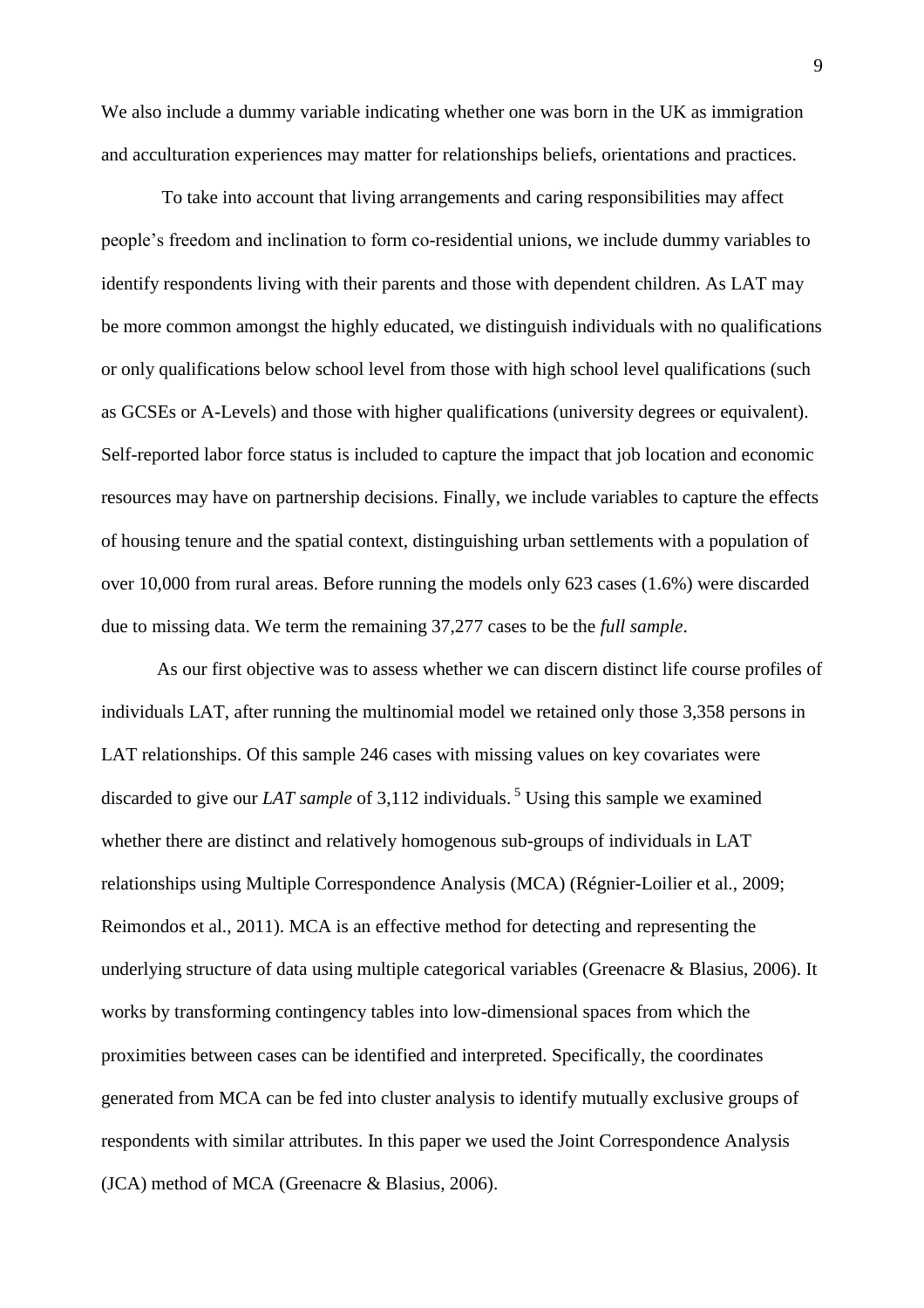Two sets of variables were entered into the JCA. The set of active variables used to calculate the modalities and coordinates in each dimension were gender, cohort, 6 the dummy for living with parents, the dummy for living with dependent children and *de facto* marital status. These were selected to capture the demographic characteristics of respondents which the multinomial model and previous studies suggested were particularly influential predictors of partnership status or types of LAT relationship (Régnier-Loilier et al., 2009; Reimondos et al., 2011). We experimented with various other combinations of variables (e.g. urban residence and ethnicity), but as these made little contribution to the dimensions in the JCA we excluded them from our analysis. In addition to the active variables we included a series of illustrative variables which are not used in the calculations of modalities or dimensional coordinates. These "round out" the observations by fitting into the divisions defined by the active variables.

The JCA results and Ward's method of cluster analysis were then used to group respondents. We identified four exhaustive groups that stood out from the first two dimensions of the JCA, of which the first dimension explained 74.9% and the second 19.8% of the inertia. To address the first objective we descriptively compared these four groups in order to characterize different forms of LAT and how they relate to life course circumstances.

Our second objective was to analyze how the predictors of cohabitation intentions vary by life course position. To do this we fitted four logistic regression models predicting cohabitation intentions: one for each of the LAT profiles identified by the JCA and cluster analysis. The dependent variable in these models was constructed using a question asking: *Do you intend to start living with your current partner during the next three years?* Although there will inevitably be some uncertainty and ambiguity in people's responses, this question allows us to broadly distinguish those who do and do not plan to live with their partner in the near future.

We included all illustrative variables as predictors in the logistic regression models. These capture characteristics of the life course and the relationship that might be associated with cohabitation intentions. These attributes include the respondent's caring duties, their partner's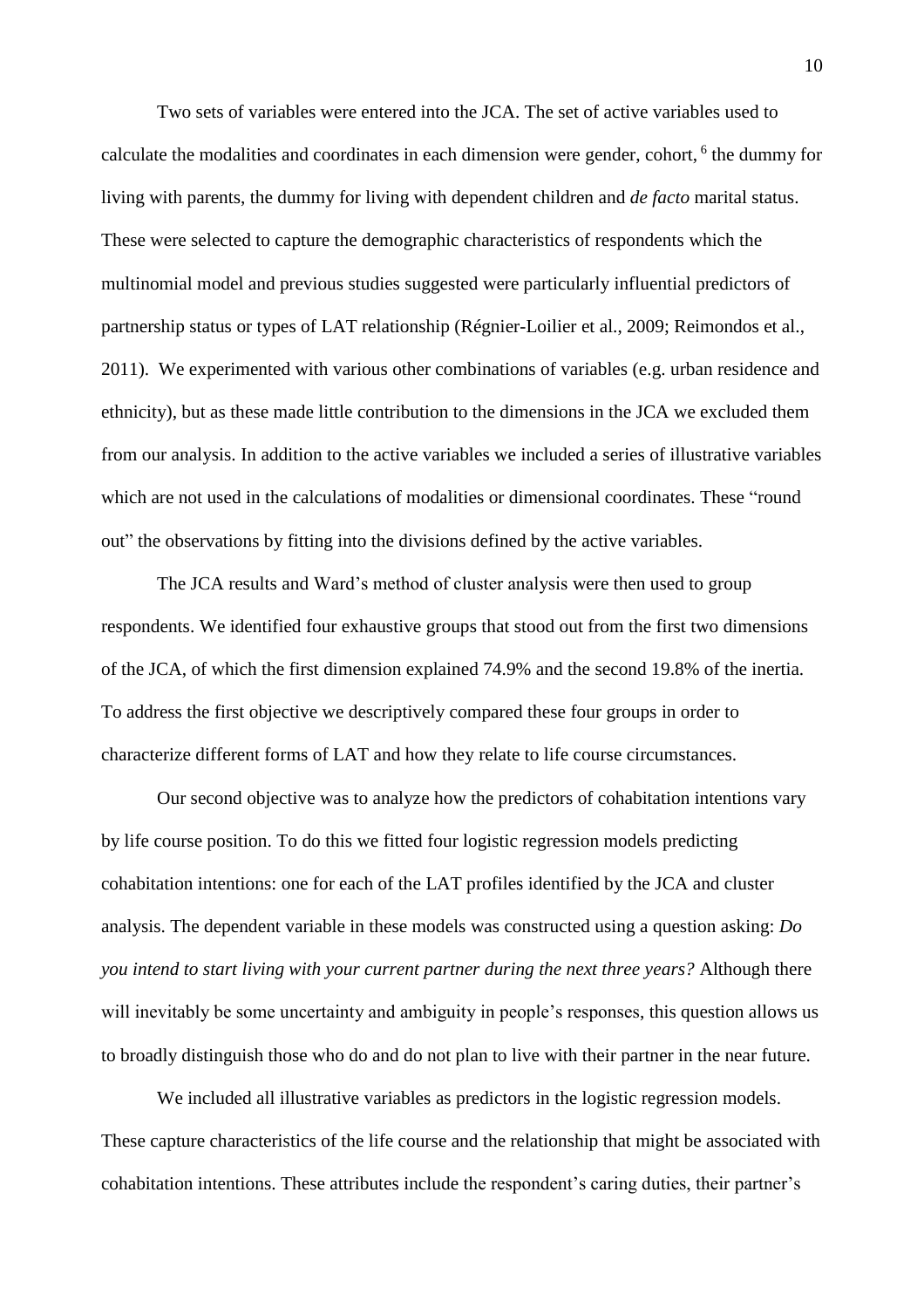labor force status, the travel time between partners' residences, the frequency of meeting each other, the duration of the relationship and whether the respondent reported having deliberately "decided" to live apart. As the active variables were used to construct the LAT typologies they are excluded from the logistic regression models (with the exception of age and gender).

### **Results**

### **Objective 1: Categorizing LAT Over The Life Course**

In line with previous estimates (Duncan et al., 2013) around 9 % of the adults in the full sample report LAT. Men are slightly less likely to report LAT (8.7 %) than women (9.2 %). Appendix Table A1 shows LAT is concentrated early in the life course after which it becomes a minority practice as most people enter cohabitation and (then) marriage. Individuals LAT are disproportionately likely to be living with their parents, to be in work or full-time education and to be living in rented accommodation (Table A1).

Table 1 disentangles the life course factors associated with LAT using a multinomial model of partnership status where the reference category is LAT. The pseudo- $r^2$  and reduction in log-likelihood indicate that the model fits well. As anticipated, cohort is a strong predictor of partnership status. Older cohorts are more likely than those aged 16-24 to be married or previously married relative to LAT. The odds of cohabiting rather than LAT are higher in the 25-39 cohorts than for those aged 16-24. Interestingly, the over 70s are less likely than the youngest cohort to be cohabiting relative to LAT. This fits with evidence that people tend to be reluctant to enter co-residential unions later in life (De Jong Gierveld, 2004). Studying later life trends in (re)partnership by analyzing *de jure* marital status or *de facto* household structures may therefore underestimate the proportion of older people in intimate relationships.

## \*\*\* Table 1 about here \*\*\*

As women are more likely than men to be LAT with dependent children (Table A1) and as the timing and meaning of leaving home may differ by gender, we included interaction terms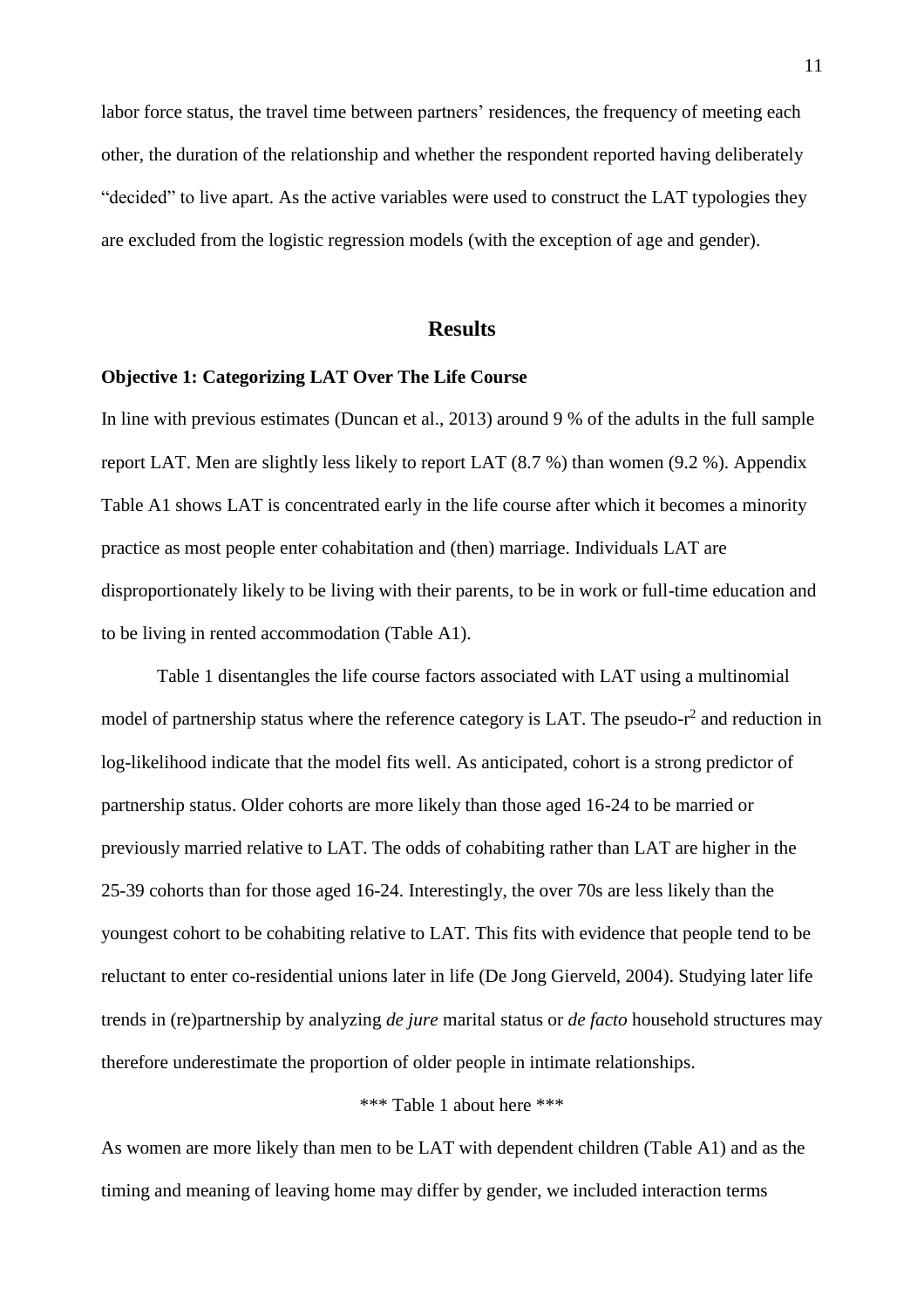between gender and the dummies for living with dependent children and living with (a) parent(s). These parameters show that men with children are more likely than those without children to be married, cohabiting or previously married relative to LAT. The significant interaction between gender and children shows that this effect is attenuated for women. Living with parents is associated with lower odds of marriage and cohabitation as compared with LAT, in the case of marriage somewhat more strongly amongst men than women. However in general co-residential partnership is closely tied to independent living.

The ethnicity and place of birth parameters suggest that cultural and contextual factors intersect to condition LAT. British born ethnic minorities are somewhat more likely to be currently, never or previously married and less likely to cohabit relative to LAT than their white peers. As these effects are conditional on age they imply that cultural factors may lead ethnic minorities to eschew cohabitation in favour of LAT, while also encouraging marriage and staying single. Importantly, the significant interaction of foreign birth with ethnicity indicates that the effects of ethnicity on marriage and cohabitation are stronger for minorities born outside the UK. This could be due to cultural orientations or because immigration policy privileges the "family reunification" of married couples.

Although the descriptive statistics show a weak association between educational qualifications and LAT (Table A1), Table 1 shows that people with higher degrees, and to a lesser extent school-level qualifications, have significantly lower odds of being in all partnership statuses relative to LAT than those with no qualifications. The high propensity of well-qualified persons to be living apart from a partner may be a way to cope with the spatial dispersion of highly skilled work, or it may be a consequence of the acquisition and performance of particular lifestyle and partnership preferences. Educational participation is associated with lower odds of cohabitation and marriage than LAT when compared to people in full-time employment. Similar effects are visible for unemployment (marriage only), while full-time employees are less likely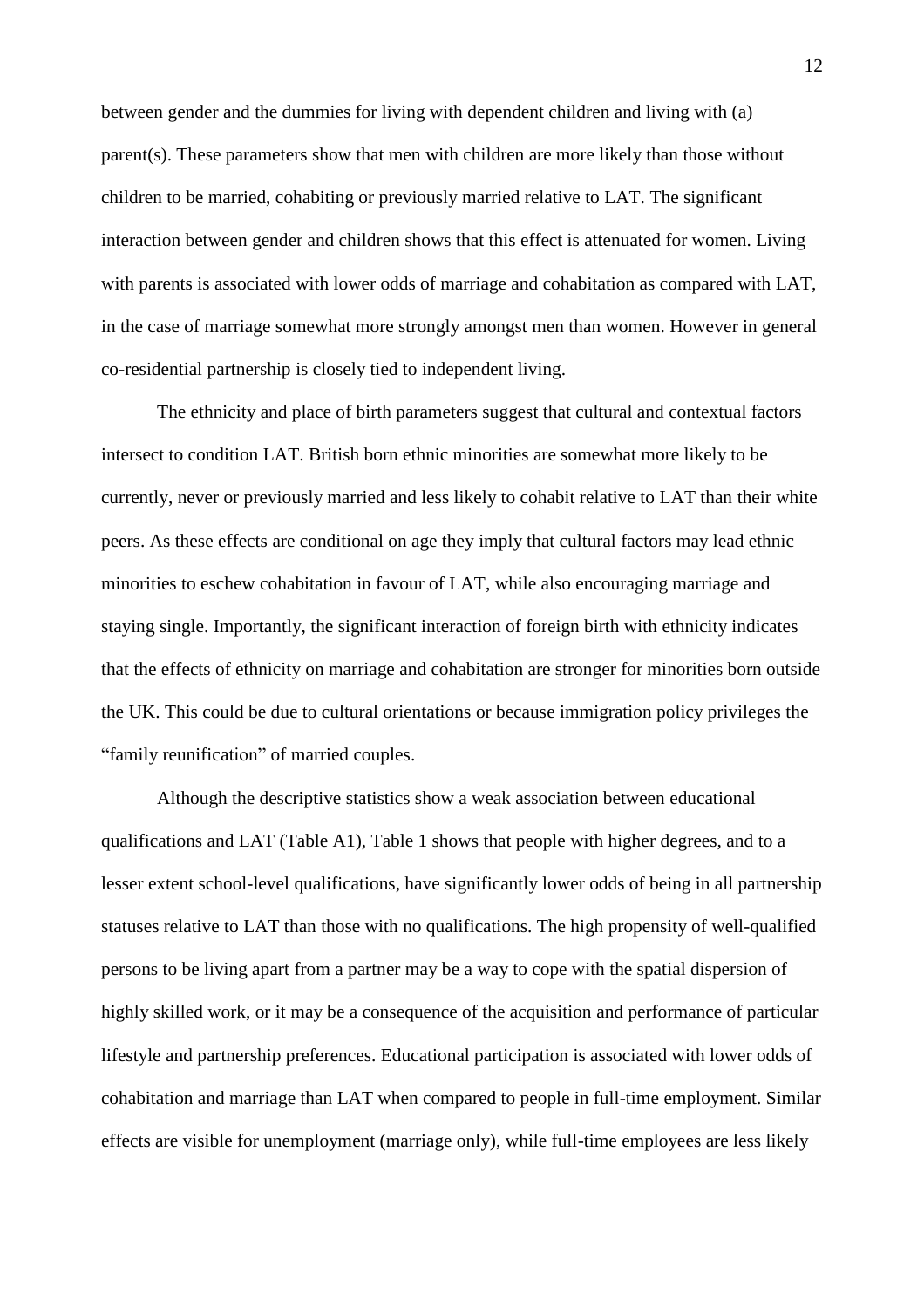to be never married relative to LAT than those in other labor force states. Inactive individuals also have a low propensity to be LAT.

The housing tenure parameters indicate that the odds of being married or cohabiting relative to LAT are lower for renters than homeowners. This could be a selection effect caused by better off individuals selecting into co-residential unions and then homeownership. Interestingly, the odds of being married or cohabiting relative to LAT are lower in urban than rural areas. This could be because LAT is more difficult in rural areas (Jamieson & Simpson, 2013), although it is also possible that individuals looking to "settle down" with a partner have previously chosen to leave urban areas for a more rural environment.

The large number of LAT relationships observed by UKHLS offers a unique opportunity to investigate whether we can discern distinct profiles of individuals who are LAT in different ways under particular life course circumstances. To do this, Table 2 presents the results of the MCA conducted using the LAT sample of 3,112 individuals. The MCA classified individuals in LAT relationships into four sizeable and well-defined groups that closely resemble the clusters derived from French and Australian data by Régnier-Loilier et al. (2009) and Reimondos et al. (2011). This indicates that LAT is practiced at similar junctures of the life course across Western countries with different welfare regimes, labor and housing markets.

#### \*\*\* Table 2 about here \*\*\*

The first profile (44% of individuals) epitomizes early life "dating" or "going steady" relationships. We call them "nested young adults" (NYAs) as all are under 30 and living in the parental home. The second profile (32 %) we label "independent adults" (INAs) as they have an older age profile and rarely live with a parent. Unlike NYAs, in a minority of cases INAs live with children and nearly 30% have previously married. Although other researchers have discerned a gender-balanced (Reimondos et al., 2011) or female dominated (Régnier-Loilier et al., 2009) cluster of single parents, our profile of "single parents" (SPTs, 11% of individuals) is fewer than 2% male. This is not surprising as 90% of lone parent households in England and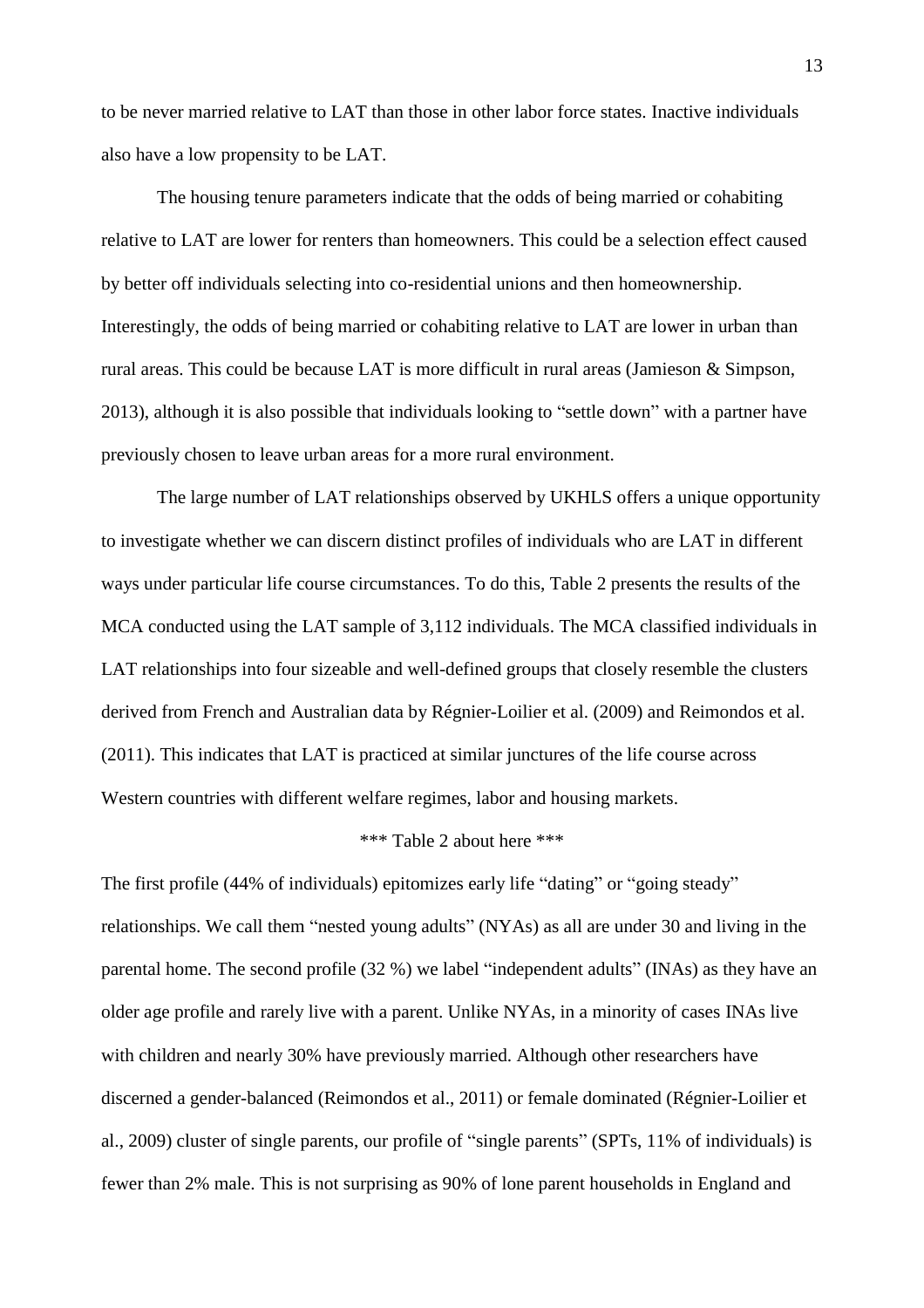Wales are headed by single mothers (ONS, 2013: 17). SPTs are clustered in midlife, rarely live with parents, and more have never been married than have experienced widowhood or marital dissolution. Our final group of "seniors" (SENs, 13% of individuals) are so named as almost all are over 50 and most have been previously married. Few seniors are living with parents or dependent children and there is a preponderance of men in this group. Taken together, these results show how LAT is practiced in a wide range of life course circumstances.

The lower panels of Table 2 compare the attributes of individuals in the four LAT profiles, subdividing these into individual and relationship characteristics. The first rows show that INAs are the most highly qualified while seniors tend to have fewer educational qualifications. The majority of seniors are inactive (retired), while inactivity rates are also high amongst SPTs and NYAs (many of the latter are in education). Interestingly, more than 50% of NYAs are employed, implying that LAT is a way for young people to maintain intimate relationships during the increasingly difficult and turbulent transition to residential independence (Castro-Martín et al., 2008). The economic context and social distribution of resources may thus be as much of an influence on LAT as more frequently discussed changes in attitudes, roles, values and demography (Upton-Davis, 2012). By contrast, most INAs are in full-time work, while SPTs have the greatest propensity to be in part-time work or unemployment. The socio-economic disadvantage of SPTs is further reflected in their reliance on privately rented and especially subsidized socially rented housing. Due to their younger profile INAs are more likely to be private tenants and less likely to be homeowners than SENs, while NYAs have high homeownership rates as they are living with their parents.

The four groups also have distinctive behaviors and intentions. Although Levin (2004) argues that care provision is a powerful motive for LAT, the extent of intra- and inter-household care exchanges varies across the profiles. SPTs are the most likely to provide care within the household while SENs are the most likely to care for others outside the household. As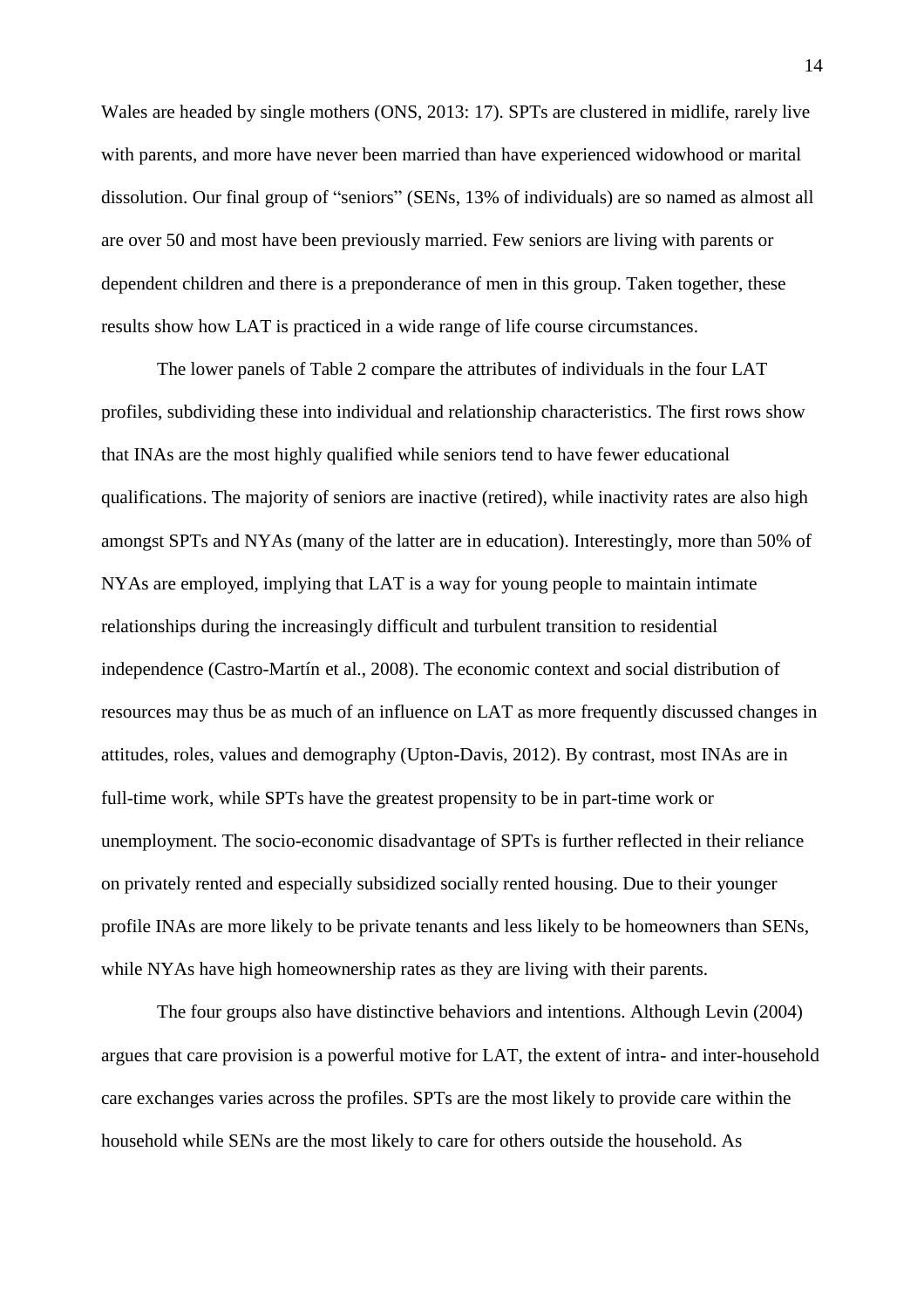anticipated from the age profiles, NYAs are the most likely to intend to move home in the future while SENs typically intend to stay. Moving intentions are also quite common amongst INAs.

To examine whether people practice LAT in distinct ways under different life course circumstances, the lower panel of Table 2 compares a range of partnership attributes and practices across the four groups. <sup>7</sup> Although the labor force status of NYAs, INAs and SENs resembles those of their partners, SPTs (only 58.3% of whom are employed) tend to have employed partners. This suggests that LAT relationships may be a valuable but frequently "hidden" source of social support for economically vulnerable single mothers.

Long-distance relationships comprise a small minority of LAT partnerships as most partners live less than thirty minutes apart (Duncan et al., 2014). Furthermore the frequency of meeting seems fairly consistent across the life course, with SENs slightly more likely than the other groups to see their partner infrequently. SENs are also the most likely to be in long-term relationships or LAT out of choice, while SPTs and especially NYAs have shorter relationship durations. By contrast NYAs and INAs are the least likely to report having chosen LAT.

Taken together these results suggest two preliminary conclusions. First, the balance of motives for LAT seems to broadly shift from "constraints" toward "choice" over the life course. Second, there are few grounds to dismiss or discard young adult relationships (over 75 % of which have lasted over a year) as not "proper LAT". Instead, it is theoretically and empirically plausible to think of LAT as a practice used in different ways across the life course in response to intersecting biographical, "linked life" and contextual factors.

## **Objective 2: Cohabitation Intentions**

Whether people intend to convert LAT into a co-residential union is not only important for predicting behavior, it also provides insights into how LAT can have heterogeneous meanings and roles across the life course. In our sample 62% of LAT individuals intend to cohabit with their current partner in the next three years. This closely resembles estimates derived using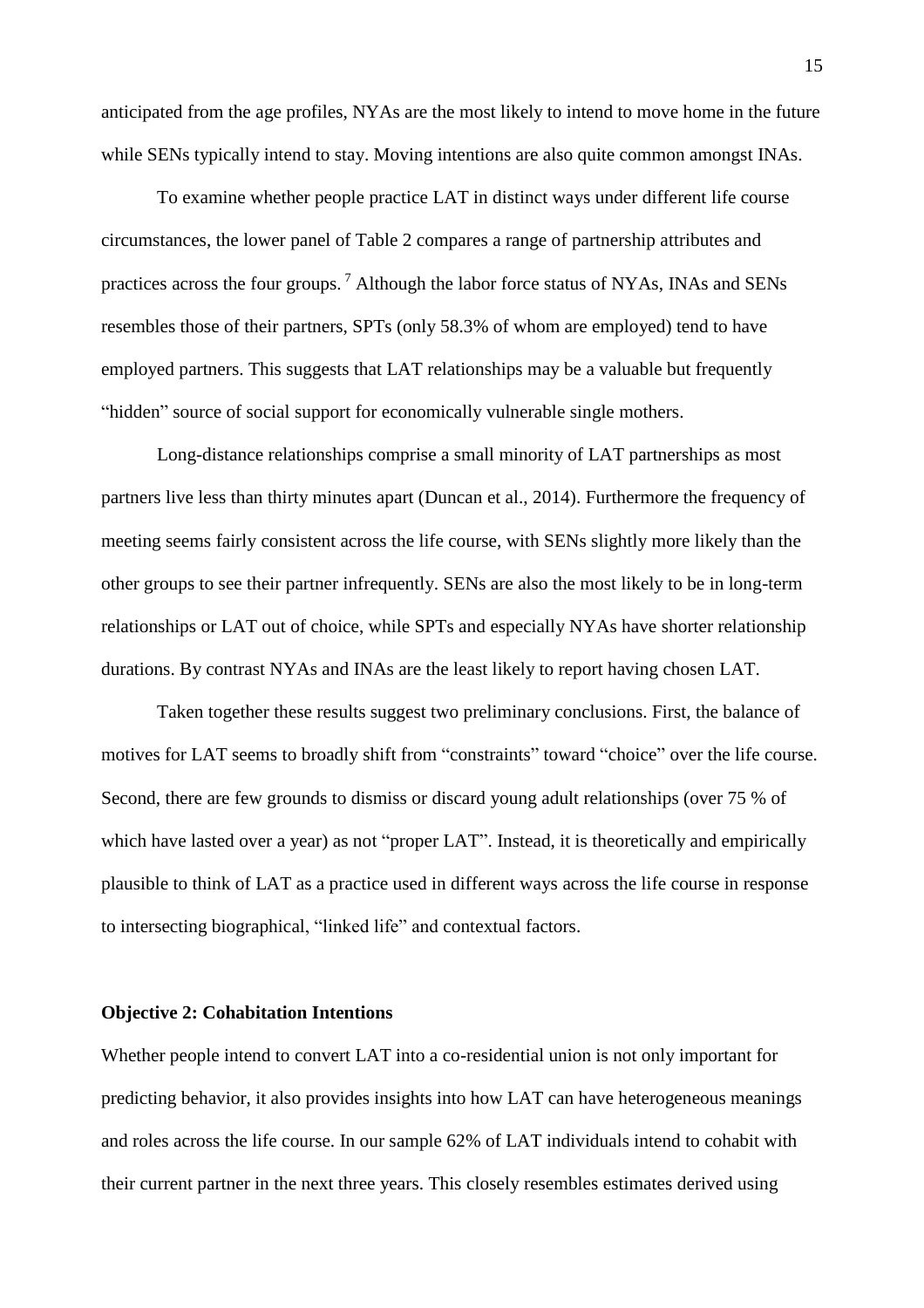Australian (64%) and French (70%) data (Régnier-Loilier et al., 2009: 101; Reimondos et al., 2011: 52). In line with these studies cohabitation intentions are most common amongst NYAs (70%) followed by INAs (65%), SPTs (64%) and finally SENs (25%).These findings reinforce the preliminary conclusion that LAT is a heterogeneous practice which typically shifts over the life course from being perceived as transitional towards being seen as a durable arrangement. The results also provide further evidence that LAT is practiced in a similar way across a range of Western contexts.

### \*\*\* Table 3 about here \*\*\*

To assess whether the factors affecting cohabitation intentions vary over the life course, Table 3 presents the results of four logistic regression models predicting the cohabitation intentions of each of the four LAT groups using the illustrative variables shown in Table 2. Each of the models fits well although possible differences in unobserved heterogeneity preclude direct comparison of effect size across models (Mood, 2010). We therefore focus on interpreting the general direction and statistical significance of effects.

A range of biographical attributes affect the cohabitation intentions of individuals LAT. Age increases the odds of intending to cohabit amongst NYAs and reduces it for INAs and SPTs. Gender has no significant links to cohabitation intentions and further tests rejected the inclusion of any gendered interactions (results not shown). Although educational qualifications are associated with LAT they have no significant links with cohabitation intentions. Part-time employment and inactivity are associated with a lower propensity to intend to cohabit amongst NYAs, while inactivity is negative and significant for INAs. This may be because LAT allows people to combine partnership with the spatial mobility common during tertiary education. The only significant tenure parameter indicates that NYAs living in socially rented dwellings are slightly more likely to intend to cohabit than those living in owner-occupied housing. This may indicate that children from less affluent families anticipate leaving home or becoming economically independent earlier than those from more privileged backgrounds.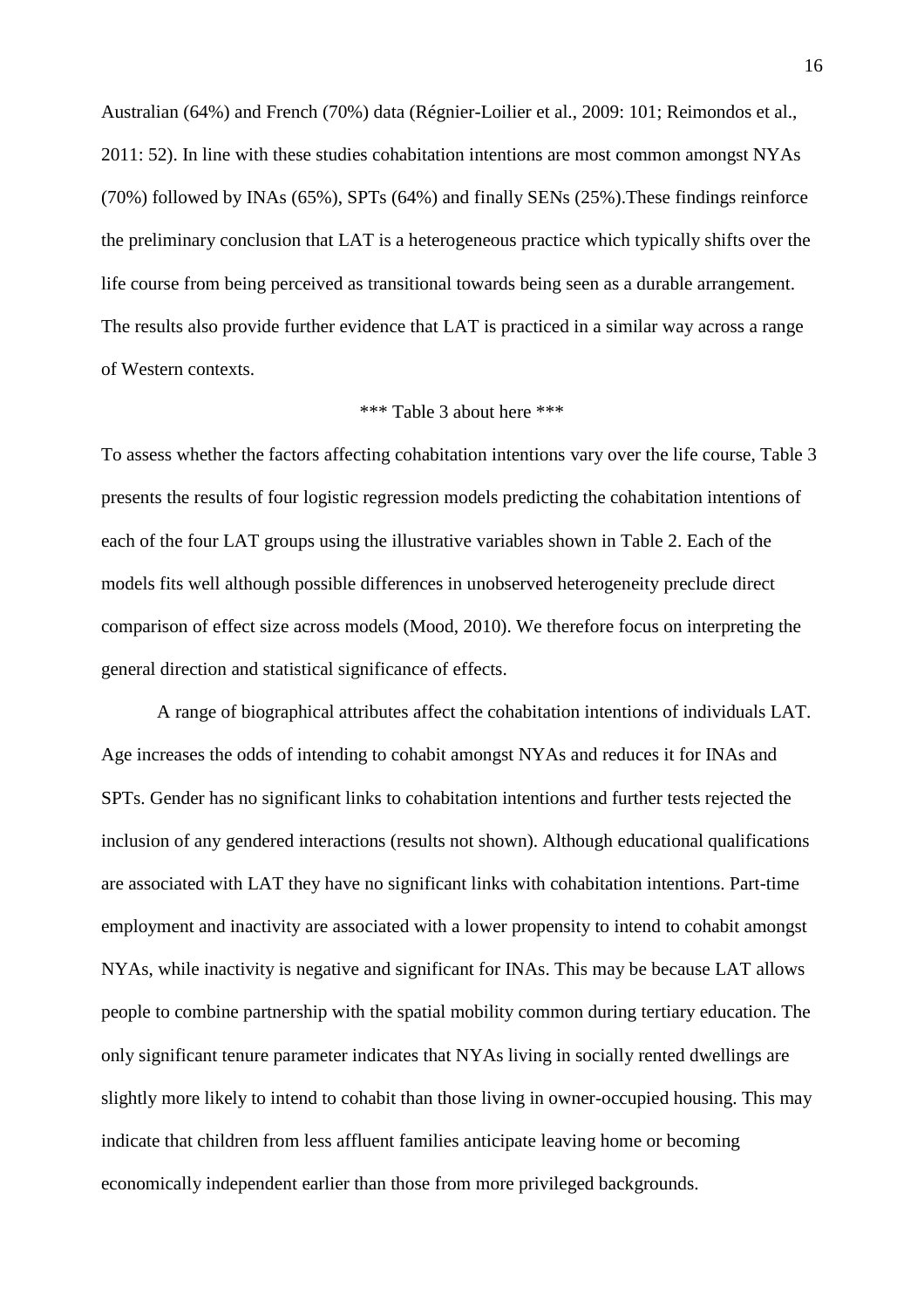In support of Levin (2004) and Duncan's (2014) notion of "obligated preferences", "linked life" factors in the form of caring for household members reduce the odds of SENs intending to cohabit. Caring duties can, however, have the opposite effect elsewhere in the life course as INAs have higher odds of intending to cohabit with their partner if they are caring for someone who does not live in their household. Intending to stay in the current neighbourhood is universally associated with lower odds of intending to convert LAT into a co-residential arrangement. This indicates that a variety of possible factors, such as one's attachment to neighbors and the local area, can compete with one's willingness to cohabit and one's commitment to intimate relationships. For some individuals LAT could be a compromise between these competing priorities.

The lower half of Table 3 shows that relationship attributes are, in general, strongly associated with cohabitation intentions. Having an inactive rather than employed partner is associated with lower odds of intending to cohabit amongst NYAs and INAs, perhaps because labor force participation is important for obtaining the economic resources necessary to move in together. Except for SPTs, the odds of intending to cohabit rise with greater distances between partners. This suggests that couples are willing to maintain long-distance LAT relationships only when they perceive them to be temporary arrangements. By contrast, individuals are less likely to intend to cohabit with their partner if they meet them infrequently. In part the frequency of meeting seems to act as a proxy for commitment to the relationship. Although it is unsurprising that people are less likely to intend to cohabit if they perceive having made a deliberate choice to live apart, the association between union duration and cohabitation intentions varies strongly by life course position. Longer NYA relationships are associated with a greater intention to cohabit, while the opposite is true for SENs. This indicates that LAT is a flexible practice which tends to only be seen as a durable arrangement later in life.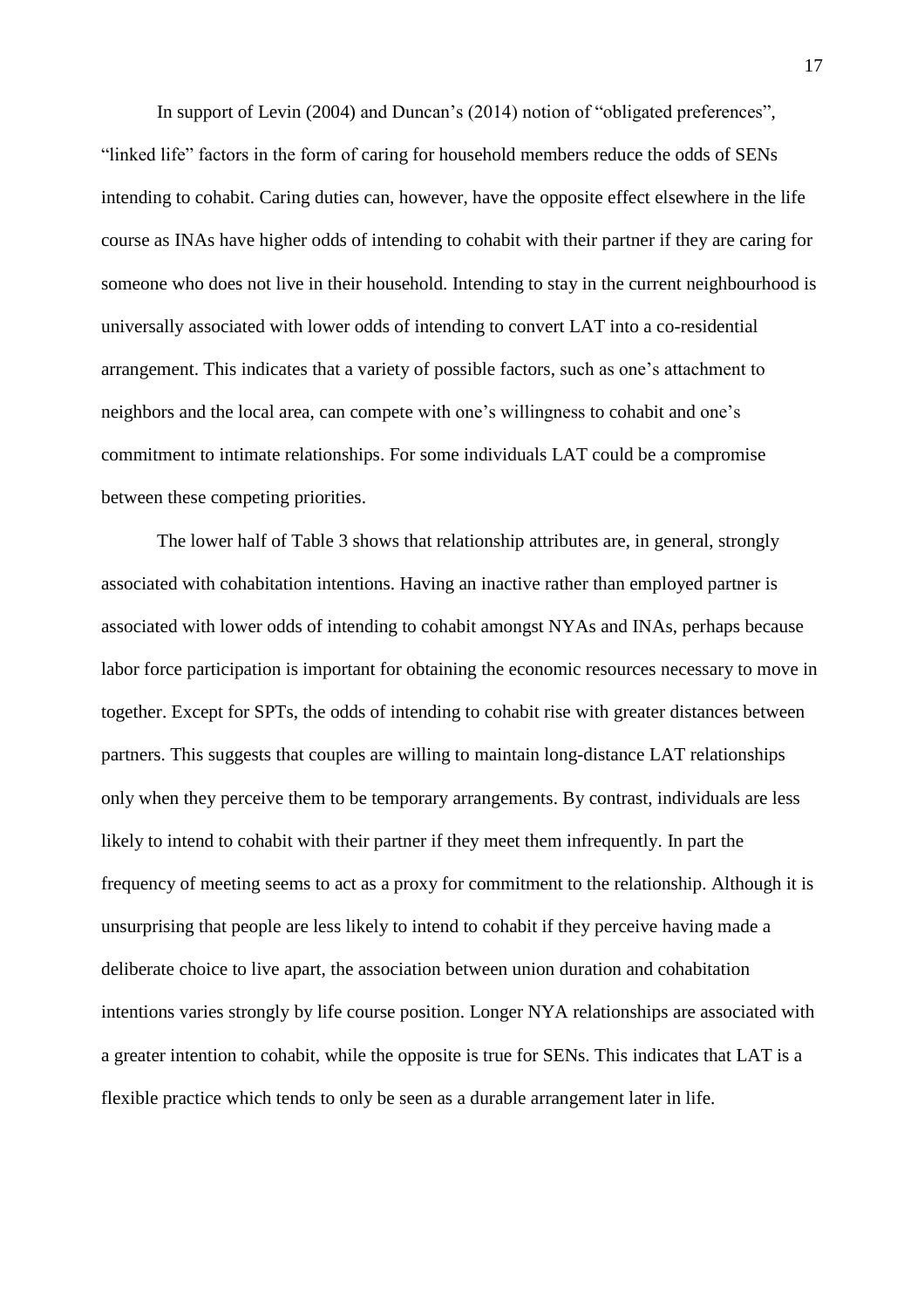## **Discussion and Conclusions**

Scholars are becoming increasingly interested in how and why people live apart together and what this tells us about intimate relationships in the twenty-first century. Existing research has richly documented the diversity, ambiguity and complexity of LAT across a range of Western countries (Levin, 2004; Duncan et al., 2014; Funk & Kobayashi, 2014; Stoilova et al., 2014; Lyssens-Danneboom & Mortelmans, 2015; Upton-Davis, 2015). However although most studies agree that a little under 10% of adults are LAT (Duncan et al., 2013), little is known about whether people typically live apart together in similar ways under particular constellations of life course circumstances (Régnier-Loilier et al., 2009; Reimondos et al., 2011). In addition, few studies have systematically examined how intentions to convert LAT into cohabitation are configured by the biographical, "linked life" and contextual dimensions of life course trajectories. These lacunae leave policymakers poorly informed about how LAT might affect household projections and have legal and administrative implications for family law and family policy (Duncan et al., 2012). This paper therefore sought to re-examine LAT using a life course framework and rich data gathered from an unprecedentedly large sample of Britons.

The results suggest several conclusions. On a basic level our findings support the notion that LAT is both heterogeneous and relatively ambiguous (Roseneil, 2006; Duncan & Phillips, 2011; Jamieson & Simpson, 2013; Duncan et al., 2014). Young adults, individuals living with their parents, the highly educated and those in full-time education are disproportionately likely to be LAT rather than living with a partner. While few men are LAT when living with dependent children, roughly 11% of individuals in LAT partnerships are single mothers. LAT is also common later in life, often following a previous partnership. Importantly, cohabitation intentions and relationship attributes such as whether LAT is perceived as a "choice" and the length of the partnership vary considerably with life course position.

Taken together these findings provide support for conceptualizing LAT less as a family form (Levin, 2004) and more as a practice used flexibly to combine intimacy with other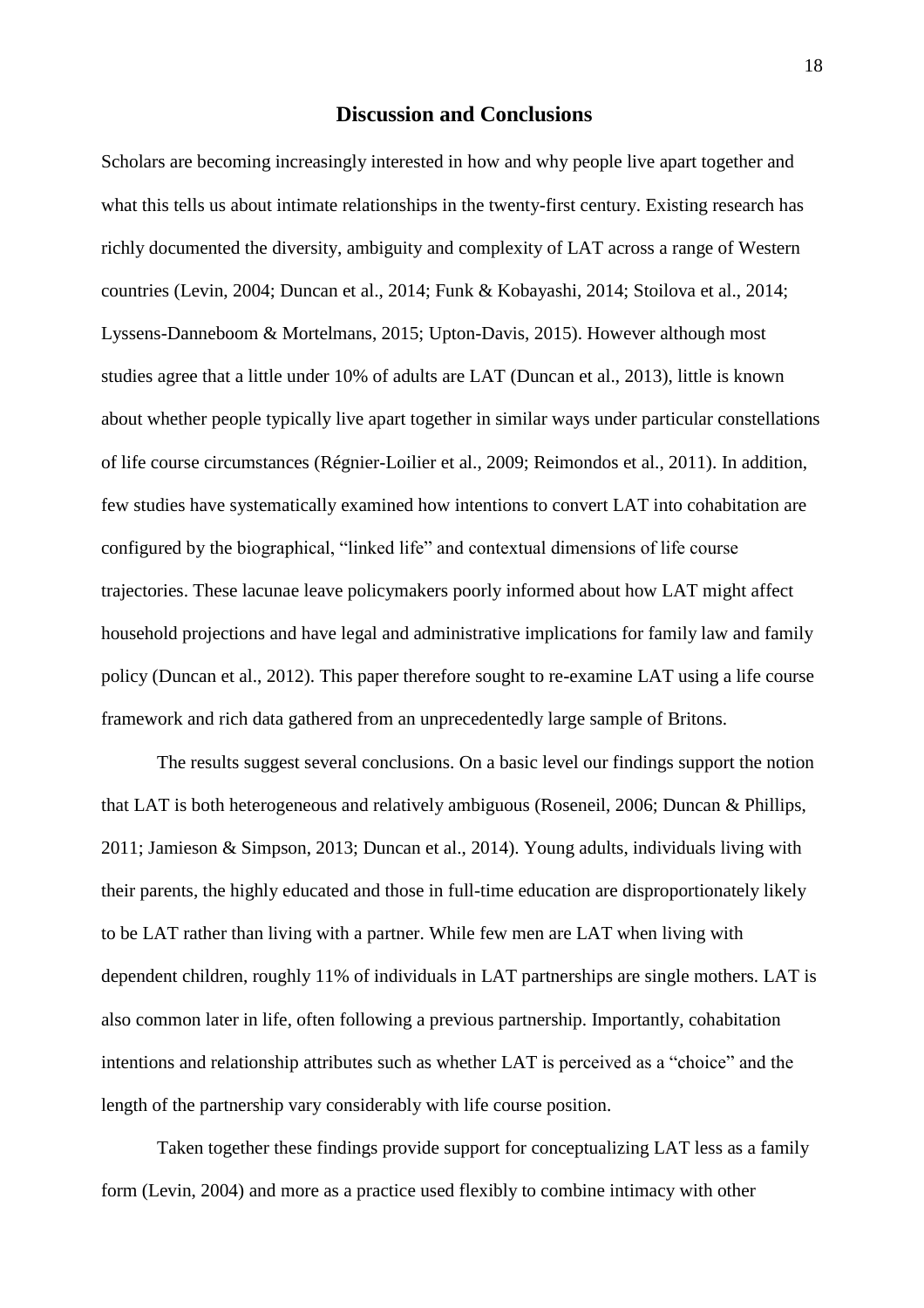demands of life within the context of life course constraints (De Jong Gierveld & Merz, 2013; Duncan et al., 2013; Stoilova et al., 2014). This implies that it may be futile to try to define *a priori* what constitutes a "true" LAT union and how this differs from a dating, casual or fleeting relationship. Given that conventional ideas of commitment and fidelity are highly valued by the vast majority of people reporting themselves to be LAT (Duncan et al., 2014), a more fruitful approach may be to let people subjectively define whether they are LAT and then examine the full spectrum of their relationship practices (UNECE, 2011). Conceptualizing LAT as a practice thus turns an intractable definitional issue into a set of empirical questions about how and why people form and maintain relationships across households in different ways.

Embedding LAT within a life course framework and analysing cohabitation intentions provides several insights about LAT in Great Britain. First, we find that Britons LAT have four well-defined life course profiles distinguished by age, gender, living arrangements and partnership history. This indicates that we need to take care not to conflate "age with stage" and that researchers should examine LAT over the entire life-span as well as honing in on specific life phases (Karlsson & Borrell, 2002; Upton-Davis, 2015). This is particularly crucial because the four profiles reveal that expectations of LAT vary with life course position. While young adults living with their parents tend to intend to convert LAT into cohabitation, seniors typically live apart for longer periods with no intention to cohabit. Furthermore the balance of reasons for LAT tends to shift from "constraint" early in life towards LAT being a more deliberate "choice" as the life course progresses, although constraints and choices are often ambiguously defined and interwoven at all life stages. As the size and composition of the four profiles closely resembles those described for other Western countries (Régnier-Loilier et al., 2009; Reimondos et al., 2011), it appears that LAT may be used in a similar fashion under broadly similar life course circumstances regardless of national specificities.

While it is tempting to interpret cross-national similarity as evidence that societal affluence and the "individualization" of values are reconfiguring intimate relationships, our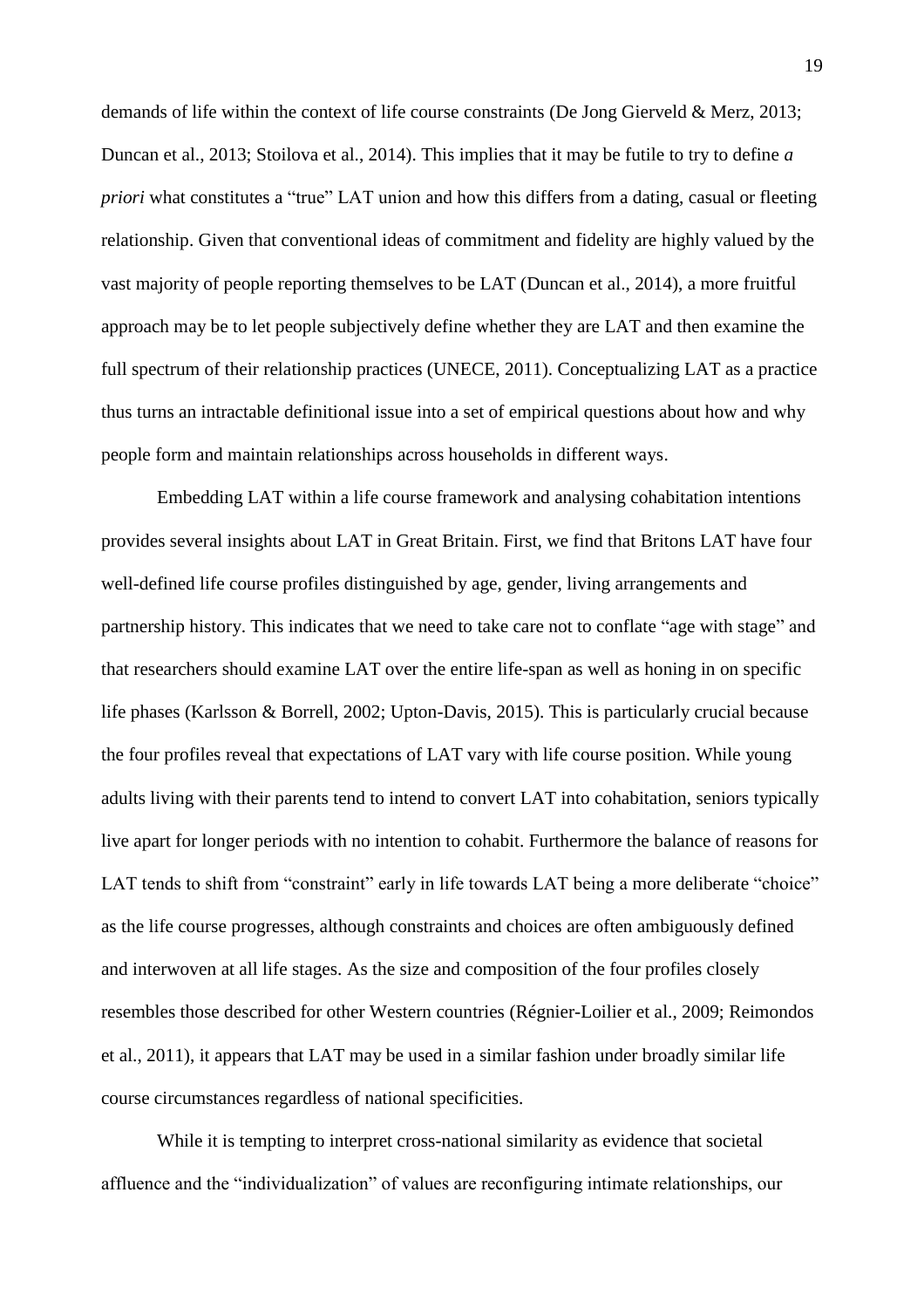findings demonstrate that LAT is profoundly shaped by the relationality of "linked lives". While single parents LAT appear disadvantaged in terms of employment and housing, a surprisingly large proportion have employed partners who could be providing hidden forms of practical, financial or emotional support (Duncan et al., 2012). Consistent with the view that caring and the perceived needs of dependents can bound individual agency (De Jong Gierveld & Merz, 2013), caring for people within and outside the household has different effects on the cohabitation intentions of individuals in LAT relationships at different life stages. Caring for someone outside the household is linked to a higher likelihood of intending to cohabit amongst independent adults. In contrast, seniors are less likely to intend to move in with a partner when caring for someone with whom they live. When taken with evidence that relationship duration has the opposite effect on the cohabitation intentions of nested young adults and seniors, these results highlight how the determinants of anticipated pathways out of LAT vary with life course position.

A final contribution of the life course approach lies in highlighting how biographical and contextual factors intersect to condition LAT. The interactions between ethnicity and country of birth suggest that the relative odds of LAT may be conditioned by the differing cultural orientations and values of native whites, ethnic minority immigrants and native born minorities. Given high levels of immigration and the growth of ethnic minority populations this finding should be developed through qualitative analysis of the processes linking ethnicity and migration to partnership practices. Furthermore, the results show that LAT is especially common in young adulthood but a clear majority of nested young adults also intend to cohabit. This indicates that the increasingly lengthy and reversible transition to adulthood may be as much an influence on the prevalence of LAT as changing social values (Castro-Martín et al., 2008). While perceived vulnerability can lead individuals to opt for LAT rather than cohabitation (Roseneil, 2006), economic precarity can also constrain partnership options and thus generate inter- and intragenerational inequality in LAT. Future research could profitably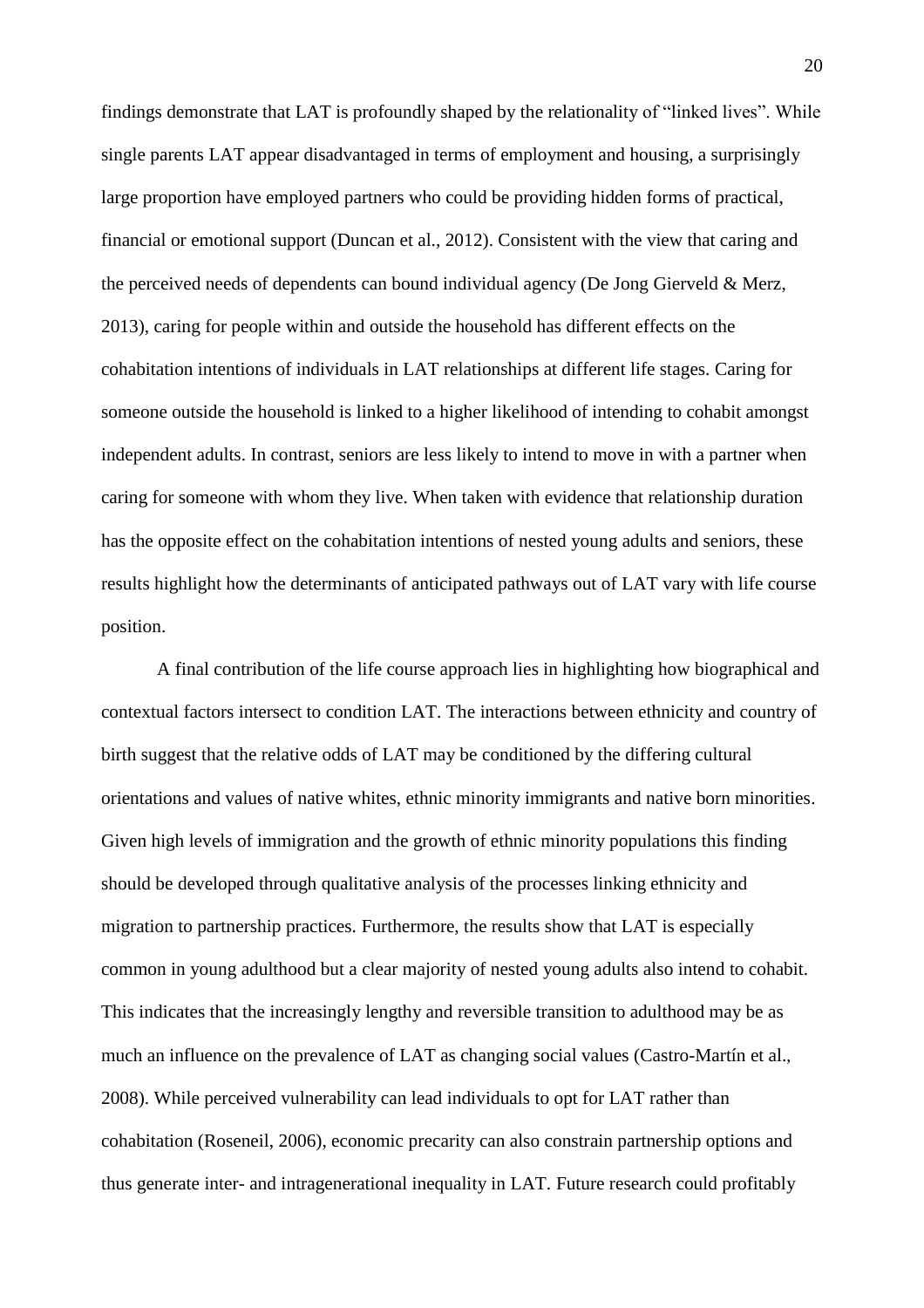consider how the restructuring of labor/ housing markets and the welfare state are (re)configuring LAT.

Our study poses several methodological challenges for future research. Conceptualizing LAT as a flexible practice indicates that surveys need to gather *richer data* about non-coresidential relationships by asking a wide range of questions about how people conduct and experience relationships with non-resident individuals (UNECE, 2011). Analysts can then, if desired, use these answers to subdivide intimate relationships without being bound by prescriptive definitions of LAT. Fortunately a growing number of surveys, such as the Gender and Generations Programme, are adopting this approach (UNECE, 2011).

A second challenge is to develop the life course approach by collecting and analysing *longitudinal data* capable of linking intentions to subsequent experiences by capturing the timing, ordering and duration of relationships. At present this is difficult as many longitudinal surveys only infrequently ask respondents about LAT. As LAT relationships are often quite short (Ermisch & Siedler, 2009), future longitudinal research may require innovative primary data collection strategies where both partners are tracked and contacted more frequently than once per year. Such data could provide information about how partnership biographies are dynamic and shaped by prospective intentions as well as retrospective experiences.

Finally, collecting data from *both partners* is essential for understanding more about the relational dimension of LAT. Dyadic information would allow us to analyse how relative resources and (dis)agreements in norms, values, preferences, intentions and attitudes interact to configure subsequent cohabitation. <sup>8</sup> This could yield rich insights about gendered relations within LAT partnerships, as well as how power and resource imbalances configure current and subsequent relationship practices. While we are developing a good understanding of why people live apart together, the challenge is to develop a more dynamic and relational perspective capable of assessing how people practice LAT in different ways as their life courses unfold.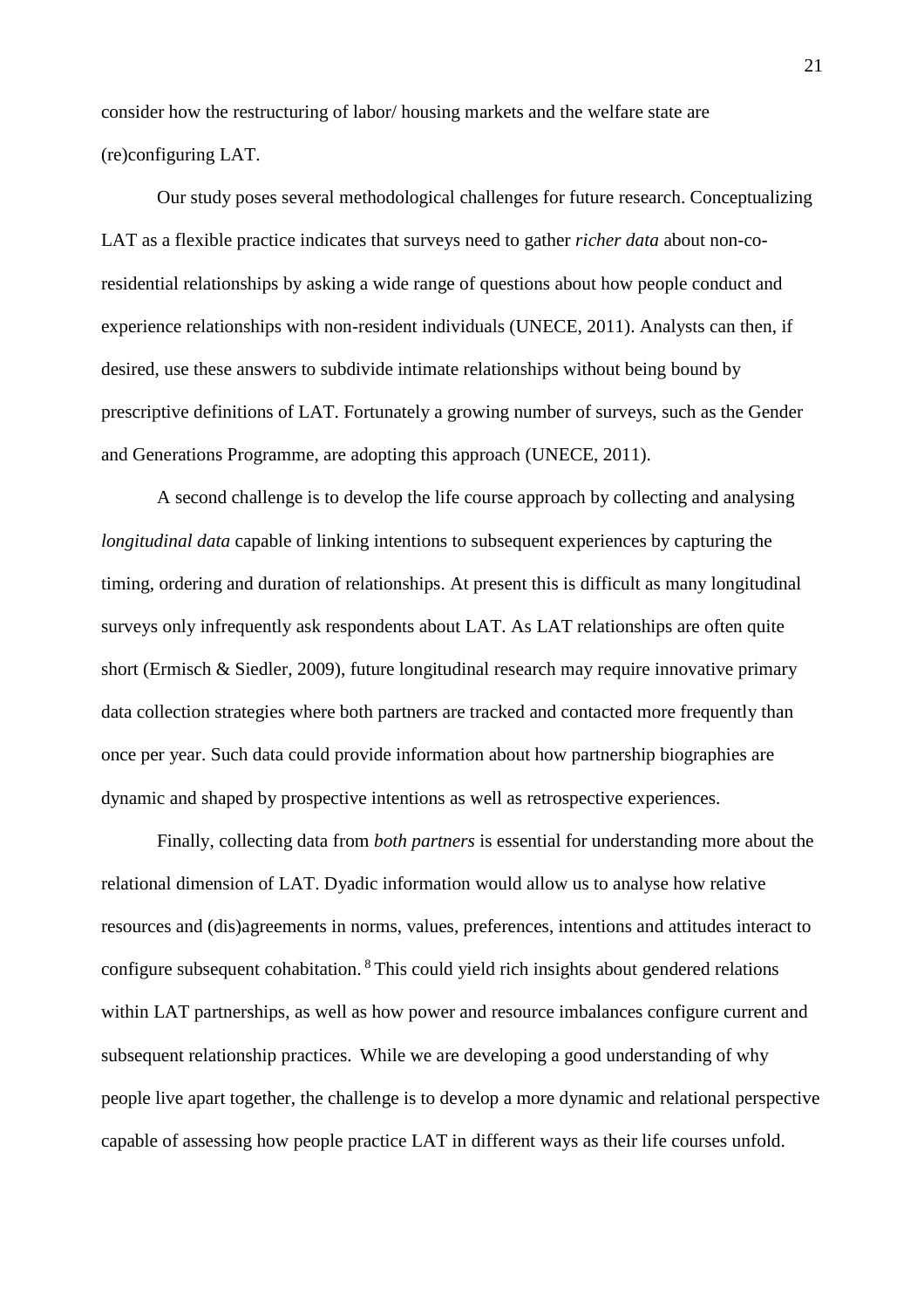## **Footnotes**

- <sup>1</sup> Stoilova et al. (2014) are critical of this term, preferring Live Apart Relationships. We use LAT as this is the term most accepted by scholars. LAT is also beginning to be discussed in the popular press (Neustatter, 2013).
- $2$  Civil partnerships are legally recognized unions between two people of the same sex. These have been available since December 2005. Unfortunately the very low number of same-sex LAT couples means that we are unable to control for sexual orientation.
- $3$  Our estimates of the prevalence and age distribution of LAT suggest that the phrasing is not problematic. These estimates correspond very closely to those reported by British studies identifying LAT using different survey questions (Duncan et al., 2013).
- <sup>4</sup>The low number of minority cases makes it impossible to further disaggregate ethnic groups.
- <sup>5</sup> Further analysis (not shown) demonstrated that older individuals, women, the less educated and the economically inactive were somewhat more likely to have missing values. As only 4% of cases were discarded this is unlikely to have a substantial effect on the results.
- $6$  We combined the 16-19 and 20-24 cohorts in Tables 1 and A1 due to the low numbers of young adults reporting being married or previously married. As this was not a problem in the subsequent analyses we separated 16-19s from 20-24s in Table 2 to provide a finer-grained age profile for the LAT typology. By contrast we collapsed full-time education in with inactivity in Tables 2 and 3 as educational participation varies strongly with age.
- $7$  These variables are based on information provided by the respondent. As UKHLS is a household survey no data is gathered from non-resident partners.
- <sup>8</sup> Attempting to gather data from both partners may also help to explain why we observe a greater proportion of women than men in heterosexual LAT relationships.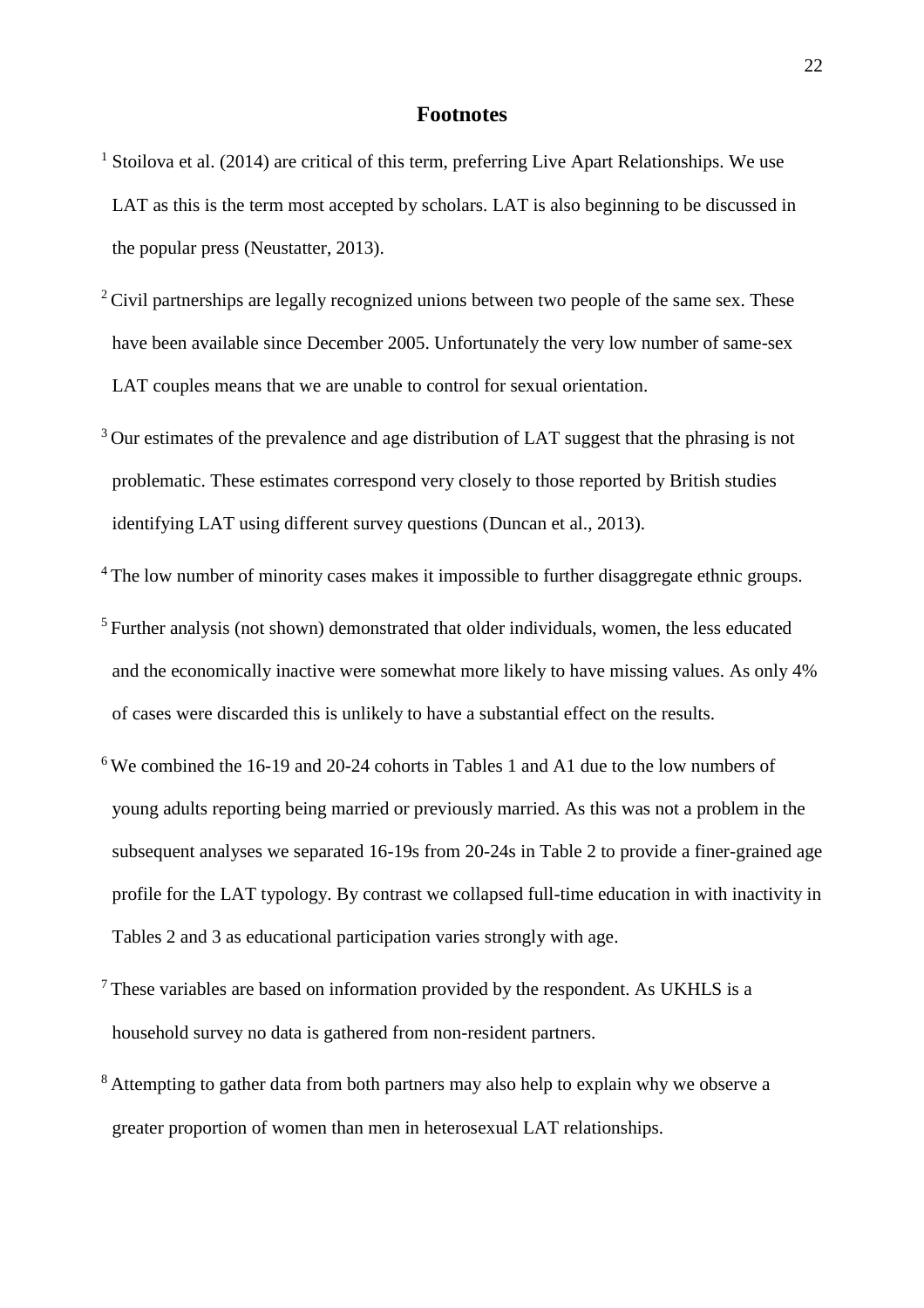- Buck, N., & McFall, S. (2012). Understanding Society: Design overview. *Longitudinal and Life Course Studies, 3*, 5-17.
- Castro-Martín, T., Domínguez-Folgueras, M., & Martín-García, T. (2008). Not truly partnerless: Non-residential partnerships and retreat from marriage in Spain *Demographic Research, 18*, 443–468.
- De Jong Gierveld, J. (2004). Remarriage, unmarried cohabitation, living apart together: Partner relationships following bereavement or divorce. *Journal of Marriage and Family*, *66*, 236– 243.
- De Jong Gierveld, J., & Merz, E. (2013). Parents' partnership decision making after divorce or widowhood: The role of (step)children. *Journal of Marriage and Family, 75,* 1098–1113.
- Duncan, S. (2014). Women's agency in living apart together: Constraint, strategy and vulnerability. *The Sociological Review*, *Early View,* DOI: 10.1111/1467-954X.12184.
- Duncan, S., Carter, J., Phillips, M., Roseneil, S., & Stoilova, M. (2012). Legal rights for people who ' Live Apart Together '? *Journal of Social Welfare and Family Law, 34,* 443–458.
- Duncan, S., Carter, J., Phillips, M., Roseneil, S., & Stoilova, M. (2013). Why do people live apart together? *Families, Relationships and Societies, 2*, 323–338.
- Duncan, S., & Phillips, M. (2011). People who live apart together (LATs): New family form or just a stage? *International Review of Sociology, 21*, 513–532.
- Duncan, S., Phillips, M., Carter, J., Roseneil, S., & Stoilova, M. (2014). Practices and perceptions of living apart together. *Family Science*, *5*, 1–10.
- Elder, G. H., Johnson, M. K., & Crosnoe, R. (2003). The emergence and development of life course theory. In J. T. Mortimer & M. J. Shanahan (Eds.), *Handbook of the Life Course* (pp. 3–19.). New York: Kluwer Academic/Plenum Publishers.
- Ermisch, J., & Siedler, T. (2009). Living apart together. In M. Brynin & J. Ermisch (Eds.), *Changing Relationships* (pp. 29–43). Abingdon: Routledge.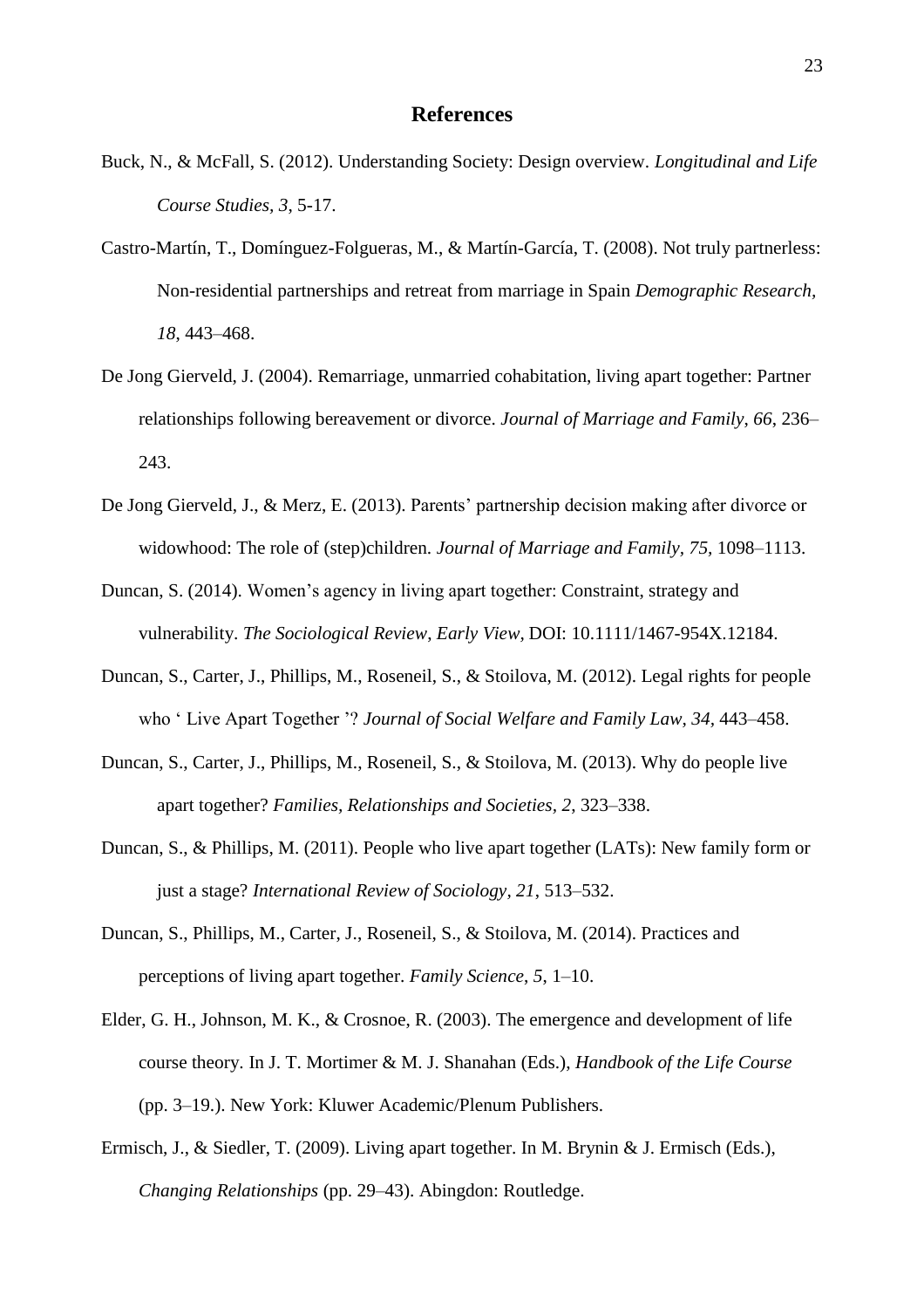- Funk, L. M., & Kobayashi, K. M. (2014). From motivations to accounts: An interpretive analysis of "Living Apart Together" relationships in mid- to later-life couples. *Journal of Family Issues, OnlineFirst*, DOI:10.1177/0192513X14529432.
- Greenacre, M., & Blasius, J. (2006). *Multiple Correspondence Analysis and Related Methods*. London: CRC Press.
- Haskey, J. (2005). Living arrangements in contemporary Britain : Having a partner who usually lives elsewhere and Living Apart Together (LAT). *Population Trends, 122*, 35–45.
- Haskey, J. & Lewis, J. (2006). Living-apart-together in Britain: Context and meaning. *International Journal of Law in Context, 2*, 37–48.
- Irwin, S. (2009). Locating where the action is: Quantitative and qualitative lenses on families, schooling and structures of social inequality. *Sociology*, *43*, 1123–1140.
- Jamieson, L., & Simpson, R. (2013). *Living Alone: Globalization, Identity and Belonging*. Basingstoke: Palgrave Macmillan.
- Karlsson, S. G., & Borell, K. (2002). Intimacy and autonomy, gender and ageing: Living apart together. *Ageing International*, *27*, 11–26.
- Levin, I. (2004). Living Apart Together: A new family form. *Current Sociology, 52*, 223–240.
- Long, J. S. & Freese, J. (2006). *Regression Models for Categorical Dependent Variables Using Stata* (Second Edition). College Station, TX: Stata Press.
- Lyssens-Danneboom, V., & Mortelmans, D. (2015). Living apart together: Longing for the couple, enjoying being single. *Family Science*, *6*, 11–22.
- McFall, S. L. (ed.) (2013). *Understanding Society-UK Household Longitudinal Study: Wave 1- 3, 2009-12, User Manual*. Colchester: University of Essex.
- Mood, C. (2010). Logistic regression: Why we cannot do what we think we can do, and what we can do about it. *European Sociological Review*, *26*, 67–82.
- Neustatter, A. (2013). Divided we stand: Committed couples who live apart. *The Daily Telegraph*, April 22nd 2013. Retrieved from: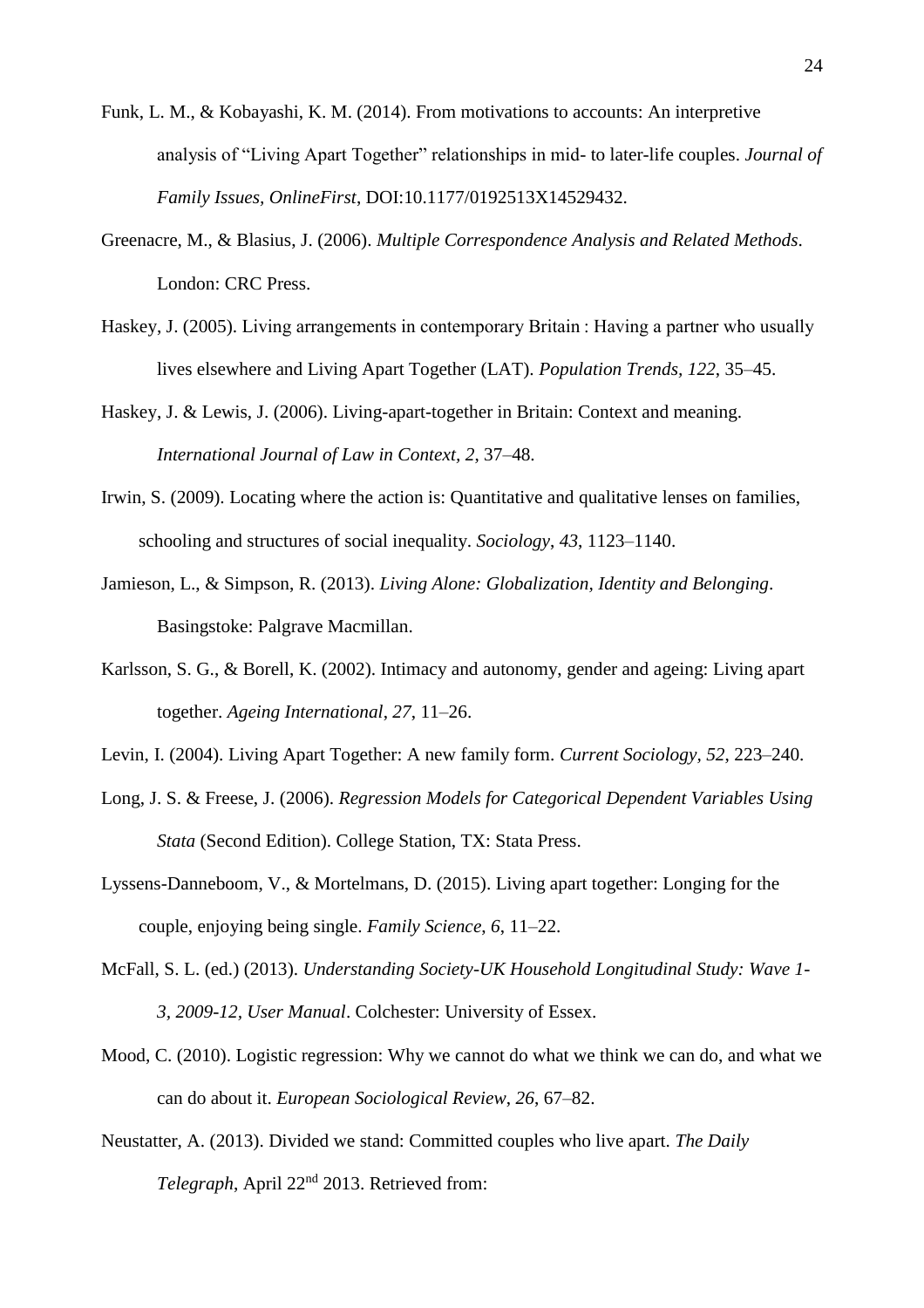<http://www.telegraph.co.uk/women/sex/relationship-advice-and-romance/10003381/ Divided-we-stand-committed-couples-who-live-apart.html> (accessed 06/05/15).

- Office for National Statistics (ONS) (2013). *Families and Households in England and Wales 2011*. Newport: ONS.
- Régnier-Loilier, A., Beaujouan, É., & Villeneuve-Gokalp, C. (2009). Neither single, nor in a couple. A study of living apart together in France. *Demographic Research*, *21*, 75–108.
- Reimondos, A., Evans, A., & Gray, E. (2011). Living-apart-together (LAT) relationships in Australia. *Family Matters, 87*, 43–55.
- Roseneil, S. (2006). On not living with a partner: Unpicking coupledom and cohabitation. *Sociological Research Online*, *11*, 1–14.
- Stoilova, M., Roseneil, S., Crowhurst, I., Hellesund, T., & Santos, A. C. (2014). Living apart relationships in contemporary Europe: Accounts of togetherness and apartness. *Sociology, 48*, 1075-1091.
- Stone, J., Berrington, A., & Falkingham, J. (2014). Gender, turning points, and boomerangs: Returning home in young adulthood in Great Britain. *Demography, 51,* 257–76.
- Strohm, C., Seltzer, J., Cochran, S., & Mays, V. (2009). "Living Apart Together" relationships in the United States. *Demographic Research*, *21*, 177–214.
- Turcotte, M. (2013). Living apart together. *Insights on Canadian Society*. Retrieved from: < http://www.statcan.gc.ca/pub/75-006-x/75-006-x2013001-eng.htm> (accessed 07/05/15).
- Upton-Davis, K. (2012). Living Apart Together relationships (LAT): Severing intimacy from obligation. *Gender Issues, 29,* 25–38.
- Upton-Davis, K. (2015). Subverting gendered norms of cohabitation: Living Apart Together for women over 45. *Journal of Gender Studies*, *24*, 104–116.
- United Nations Economic Council for Europe (UNECE) (2011). *Measurement of different emerging forms of households and families*. The Conference of European statisticians' Task Force on Families and Households. New York and Geneva: United Nations.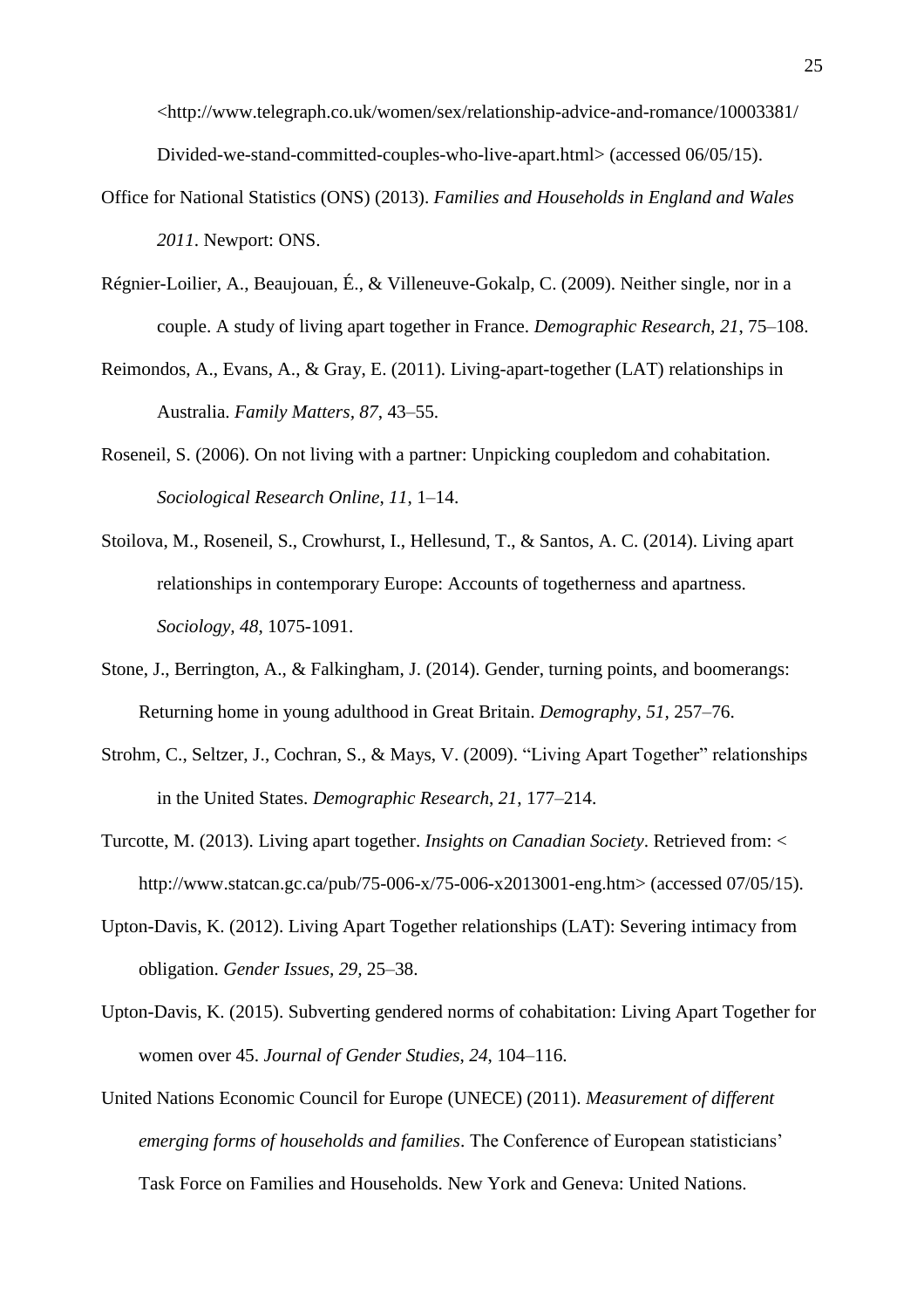|                                                      | Married                   | Cohabiting        | Previously<br>married | Never married    |  |
|------------------------------------------------------|---------------------------|-------------------|-----------------------|------------------|--|
|                                                      | $\beta$ (SE)              | $\beta$ (SE)      | $\beta$ (SE)          | $\beta$ (SE)     |  |
| Cohort (ref= $16-24$ )                               |                           |                   |                       |                  |  |
| 25-29                                                | $1.80(0.15)$ ***          | $0.62(0.12)$ ***  | $3.15(0.75)$ ***      | $0.22(0.10)*$    |  |
| 30-39                                                | $2.57(0.15)$ ***          | $0.56(0.11)$ ***  | $4.70(0.72)$ ***      | $0.47(0.10)$ *** |  |
| 40-49                                                | $2.77(0.15)$ ***          | 0.06(0.11)        | $5.85(0.72)$ ***      | 0.15(0.10)       |  |
| 50-59                                                | $3.48(0.15)$ ***          | $-0.04(0.12)$     | $6.73(0.72)$ ***      | $-0.10(0.11)$    |  |
| $60 - 69$                                            | $3.98(0.16)$ ***          | $-0.13(0.15)$     | $7.46(0.72)$ ***      | $-0.02(0.14)$    |  |
| $70+$                                                | $3.66(0.18)$ ***          | $-1.14(0.20)$ *** | $8.21(0.72)$ ***      | $-0.16(0.17)$    |  |
| Sex (ref=male)                                       | 0.00(0.07)                | 0.00(0.08)        | $1.13(0.08)$ ***      | $-0.16(0.08)*$   |  |
| Lives with dependent child(ren) (ref=no)             | $3.89(0.24)$ ***          | $3.08(0.24)$ ***  | $2.18(0.30)$ ***      | $-0.96(0.39)*$   |  |
| female x lives with dependent child(ren)             | $-2.95(0.25)$ ***         | $-2.94(0.26)$ *** | $-1.81(0.31)$ ***     | 0.51(0.40)       |  |
| Lives with parent (ref=no)                           | $-3.11(0.17)$ ***         | $-3.60(0.22)$ *** | $-0.34(0.23)$         | $0.34(0.10)$ *** |  |
| female x lives with parents                          | $0.47(0.22)*$             | 0.32(0.28)        | $-0.74(0.30)*$        | $-0.23(0.11)*$   |  |
| Ethnic minority (ref=no)                             | $0.31(0.13)*$             | $-0.46(0.16)$ **  | $0.38(0.17)*$         | $0.59(0.09)$ *** |  |
| Foreign-born (ref=UK-born)                           | 0.09(0.11)                | $-0.12(0.13)$     | 0.15(0.14)            | $-0.12(0.13)$    |  |
| ethnic minority x foreign-born                       | $0.48(0.21)$ *            | $-0.63(0.27)$ *   | 0.04(0.25)            | $-0.12(0.19)$    |  |
| Education (ref=none)                                 |                           |                   |                       |                  |  |
| GCSE/A-level (high school)                           | $-0.22(0.08)$ **          | $-0.23(0.09)*$    | $-0.29(0.09)$ ***     | $-0.21(0.09)*$   |  |
| Higher degree (college and above)                    | $-0.24(0.08)$ **          | $-0.38(0.10)$ *** | $-0.39(0.09)$ ***     | $-0.21(0.09)*$   |  |
| Self-reported economic activity<br>(ref=FT employed) |                           |                   |                       |                  |  |
| PT employed                                          | $0.30(0.07)$ ***          | 0.11(0.09)        | 0.08(0.10)            | $0.38(0.08)$ *** |  |
| Unemployed                                           | $-0.59(0.12)$ ***         | 0.01(0.12)        | 0.21(0.14)            | $0.69(0.10)$ *** |  |
| FT student                                           | $-0.71(0.20)$ ***         | $-0.66(0.17)$ *** | $-0.42(0.41)$         | $0.66(0.09)$ *** |  |
| Inactive                                             | $0.44(0.08)$ ***          | $0.20(0.10)*$     | $0.52(0.10)$ ***      | $0.73(0.09)$ *** |  |
| Housing tenure (ref=homeowner)                       |                           |                   |                       |                  |  |
| Social renter                                        | $-1.53(0.07)$ ***         | $-0.74(0.08)$ *** | $-0.07(0.08)$         | 0.05(0.07)       |  |
| Private renter                                       | $-1.12(0.08)$ ***         | $-0.35(0.08)$ *** | 0.11(0.10)            | $0.25(0.08)$ **  |  |
| Urban residence (ref=rural)                          | $-0.42(0.06)$ ***         | $-0.22(0.07)$ **  | $-0.10(0.07)$         | 0.11(0.07)       |  |
| Constant                                             | $-0.36(0.17)$ *           | $1.11(0.16)$ ***  | $-6.47(0.73)$ ***     | 0.10(0.15)       |  |
| McFadden's pseudo-r <sup>2</sup>                     | .291                      |                   |                       |                  |  |
| Log-likelihood (LL null model)                       | $-35,131.3$ $(-49,512.4)$ |                   |                       |                  |  |
| $\cal N$                                             | 37,277                    |                   |                       |                  |  |

| Table 1. Multinomial logistic regression model of partnership status (ref = LAT) |  |  |
|----------------------------------------------------------------------------------|--|--|
|----------------------------------------------------------------------------------|--|--|

*Note.* \*  $p$ <0.05 \*\* $p$ <0.01 \*\*\* $p$ <0.001. FT = Full-time. PT = Part-time.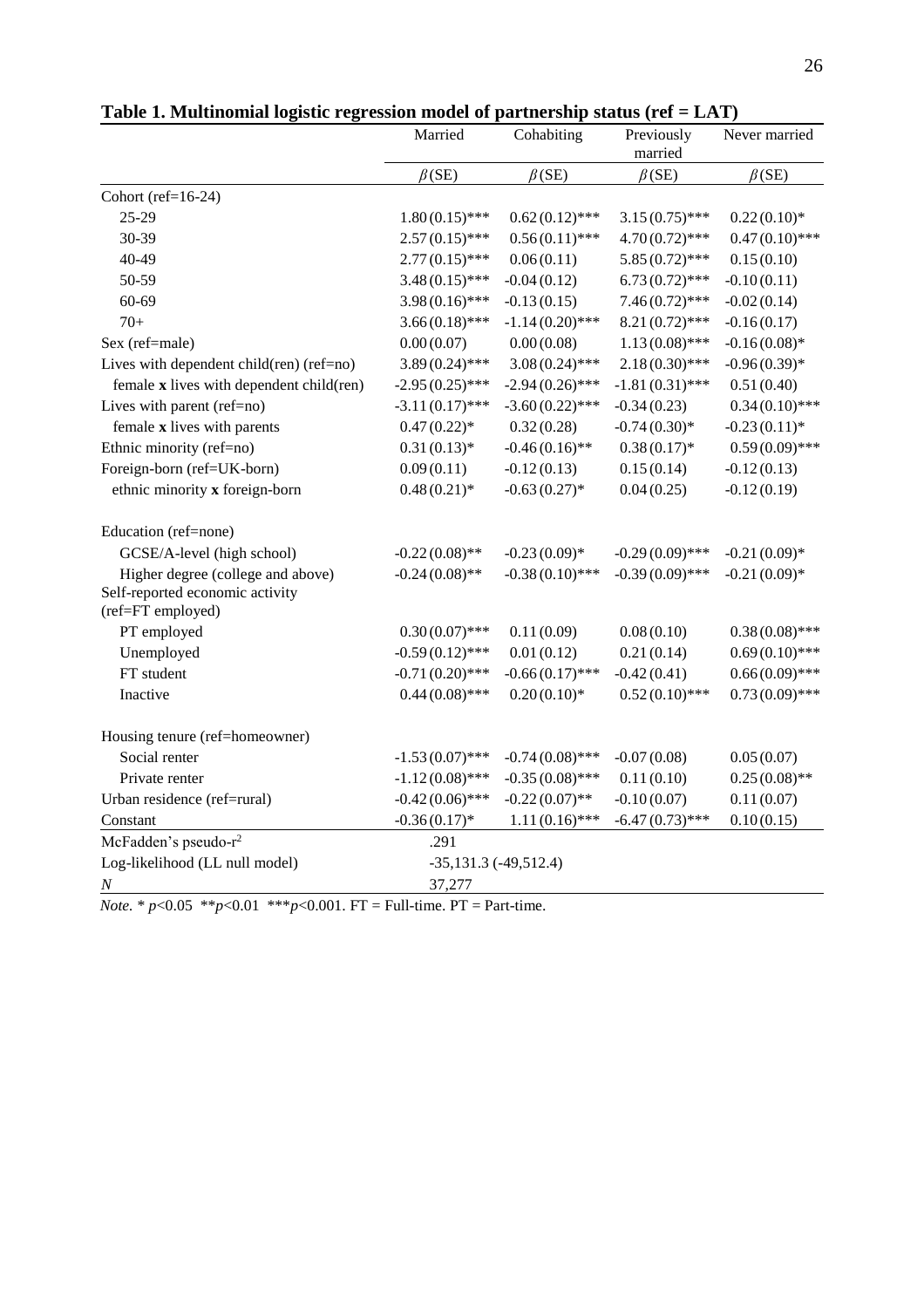|                                          | <b>Nested Young Independent</b> |               | <b>Single</b>  | <b>Seniors</b> | All   |
|------------------------------------------|---------------------------------|---------------|----------------|----------------|-------|
|                                          | <b>Adults</b>                   | <b>Adults</b> | <b>Parents</b> | (SENs)         |       |
| <b>Variable</b>                          | (NYAs)                          | (INAs)        | (SPTs)         |                |       |
| N (unweighted)                           | 1,158                           | 1,146         | 384            | 424            | 3,112 |
| Percentage                               | 44.1                            | 32.1          | 11.1           | 12.7           | 100.0 |
| Active variables (column %)              |                                 |               |                |                |       |
| Sex                                      |                                 |               |                |                |       |
| Male                                     | 50.4                            | 48.5          | 2.0            | 70.6           | 47.0  |
| Female                                   | 49.6                            | 51.5          | 98.0           | 29.5           | 53.0  |
| Cohort                                   |                                 |               |                |                |       |
| 16-19                                    | 43.0                            | 3.0           | 1.2            | 0.0            | 20.1  |
| $20 - 24$                                | 42.2                            | 12.8          | 14.6           | 0.0            | 24.4  |
| $25-29$                                  | 14.8                            | 14.1          | 16.0           | 0.0            | 12.8  |
| 30-39                                    | 0.0                             | 24.7          | 34.0           | 0.2            | 11.7  |
| 40-49                                    | 0.0                             | 29.4          | 33.6           | 1.6            | 13.4  |
| 50-59                                    | 0.0                             | 16.0          | 0.7            | 34.7           | 9.6   |
| $60+$                                    | 0.0                             | 0.0           | 0.0            | 63.4           | 8.1   |
| Lives with parents                       |                                 |               |                |                |       |
| No                                       | 0.0                             | 86.4          | 96.7           | 98.0           | 50.9  |
| Yes                                      | 100.0                           | 13.6          | 3.3            | 2.0            | 49.1  |
| Lives with dependent children            |                                 |               |                |                |       |
| No                                       | 100.0                           | 94.7          | 0.0            | 99.8           | 87.2  |
| Yes                                      | 0.0                             | 5.3           | 100.0          | 0.2            | 12.8  |
| De facto marital status                  |                                 |               |                |                |       |
| Never married                            | 100.0                           | 70.4          | 62.3           | 21.3           | 76.3  |
| Separated                                | 0.0                             | 6.5           | 11.5           | 3.7            | 3.8   |
| Divorced                                 | 0.0                             | 22.5          | 26.2           | 43.5           | 15.6  |
| Widowed                                  | 0.0                             | 0.6           | 0.0            | 31.5           | 4.2   |
| <b>Illustrative variables</b> (column %) |                                 |               |                |                |       |
| 1. Individual characteristics            |                                 |               |                |                |       |
| Education                                |                                 |               |                |                |       |
| No qualification                         | 5.0                             | 11.8          | 14.4           | 37.3           | 12.3  |
| GCSE/A-level (high school)               | 73.3                            | 45.8          | 58.0           | 33.3           | 57.7  |
| Higher degree (college & above)          | 21.7                            | 42.5          | 27.6           | 29.4           | 30.0  |
| Self-reported economic activity          |                                 |               |                |                |       |
| FT employed                              | 43.5                            | 66.7          | 27.4           | 28.4           | 47.3  |
| PT employed                              | 21.7                            | 12.1          | 30.9           | 10.0           | 18.1  |
| Unemployed                               | 8.2                             | 9.0           | 12.3           | 3.6            | 8.3   |
| Inactive                                 | 26.7                            | 12.2          | 29.5           | 58.0           | 26.3  |
| Housing tenure                           |                                 |               |                |                |       |
| Homeowner                                | 69.9                            | 49.2          | 29.2           | 70.1           | 58.8  |
| Social renter                            | 22.5                            | 21.3          | 44.7           | 20.3           | 24.3  |
| Private renter                           | 7.7                             | 29.5          | 26.1           | 9.6            | 17.0  |
| Care provision within household          |                                 |               |                |                |       |
| $\rm No$                                 | 95.4                            | 95.5          | 92.0           | 98.1           | 95.4  |
| Yes                                      | 4.6                             | 4.5           | 8.0            | 1.9            | 4.6   |
| Care provision outside household         |                                 |               |                |                |       |
| $\rm No$                                 | 94.6                            | 86.6          | 88.2           | 82.1           | 89.7  |
| Yes                                      | 5.4                             | 13.5          | 11.8           | 17.9           | 10.3  |
| Intend to stay in neighbourhood          |                                 |               |                |                |       |
| N <sub>0</sub>                           | 65.9                            | 52.9          | 45.8           | 27.4           | 54.6  |
| Yes                                      | 34.1                            | 47.1          | 54.2           | 72.6           | 45.4  |

## **Table 2. A fourfold typology of LAT**

*Table 2 continues on next page*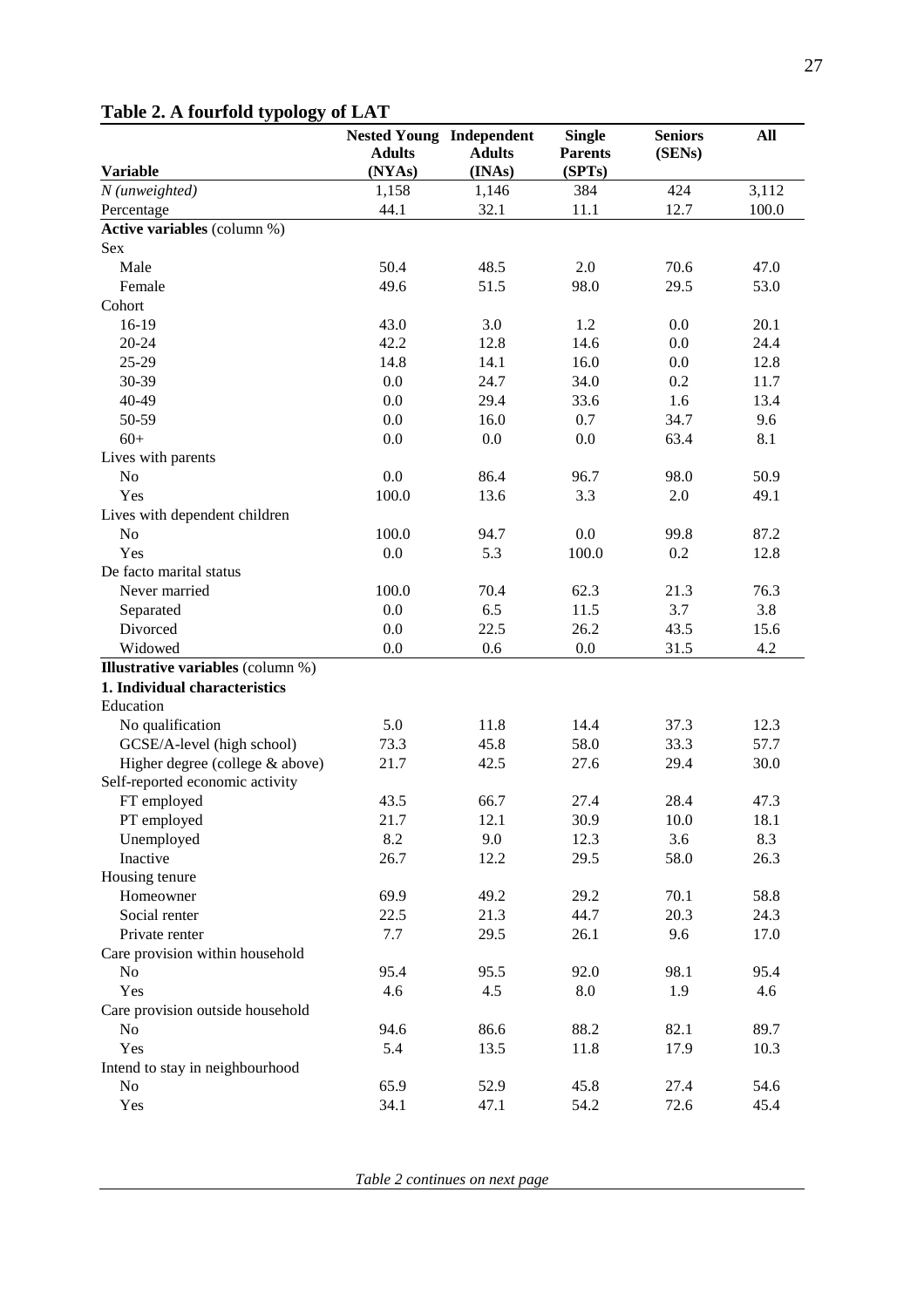| 2. Relationship characteristics (column %) |      |      |      |      |      |
|--------------------------------------------|------|------|------|------|------|
| Partner's economic activity                |      |      |      |      |      |
| Employed                                   | 55.4 | 76.9 | 81.5 | 44.1 | 63.8 |
| Unemployed                                 | 6.9  | 5.5  | 12.7 | 3.6  | 6.7  |
| FT education                               | 32.6 | 8.1  | 0.2  | 0.7  | 17.1 |
| Inactive                                   | 5.0  | 9.5  | 5.6  | 51.6 | 12.4 |
| Travel time to partner                     |      |      |      |      |      |
| $<$ 30 min                                 | 68.6 | 54.3 | 65.7 | 63.6 | 63.1 |
| 30 min to 1h                               | 14.5 | 21.6 | 19.0 | 14.5 | 17.3 |
| 1h to 2h                                   | 7.6  | 10.6 | 9.8  | 9.3  | 9.0  |
| > 2h                                       | 9.4  | 13.5 | 5.5  | 12.6 | 10.7 |
| Frequency of seeing partner                |      |      |      |      |      |
| Daily                                      | 36.0 | 25.2 | 32.3 | 21.4 | 30.3 |
| Several times a week                       | 40.1 | 42.6 | 43.7 | 40.6 | 41.4 |
| At least once a week                       | 12.3 | 16.0 | 15.6 | 21.1 | 14.9 |
| Several times a month or less              | 11.6 | 16.2 | 8.4  | 16.9 | 13.4 |
| Duration of LAT relationship               |      |      |      |      |      |
| $<$ 1 year                                 | 23.6 | 15.7 | 23.7 | 8.5  | 19.1 |
| 1-2 years                                  | 32.4 | 27.4 | 26.8 | 11.0 | 27.4 |
| $2-3$ year                                 | 28.8 | 23.6 | 20.8 | 16.0 | 24.6 |
| $>$ 3 years                                | 15.3 | 33.3 | 28.7 | 64.6 | 28.8 |
| Definite choice not to live together       |      |      |      |      |      |
| N <sub>o</sub>                             | 68.0 | 61.4 | 47.0 | 39.7 | 60.0 |
| Yes                                        | 32.0 | 38.6 | 53.0 | 60.3 | 40.0 |
| 3. Intention to cohabit in 3 years         |      |      |      |      |      |
| N <sub>o</sub>                             | 30.0 | 34.7 | 36.3 | 75.5 | 38.0 |
| Yes                                        | 70.0 | 65.3 | 63.7 | 24.5 | 62.0 |

*Note*. Column percentages may not sum to 100 due to rounding. FT = Full-time. PT = Part-time.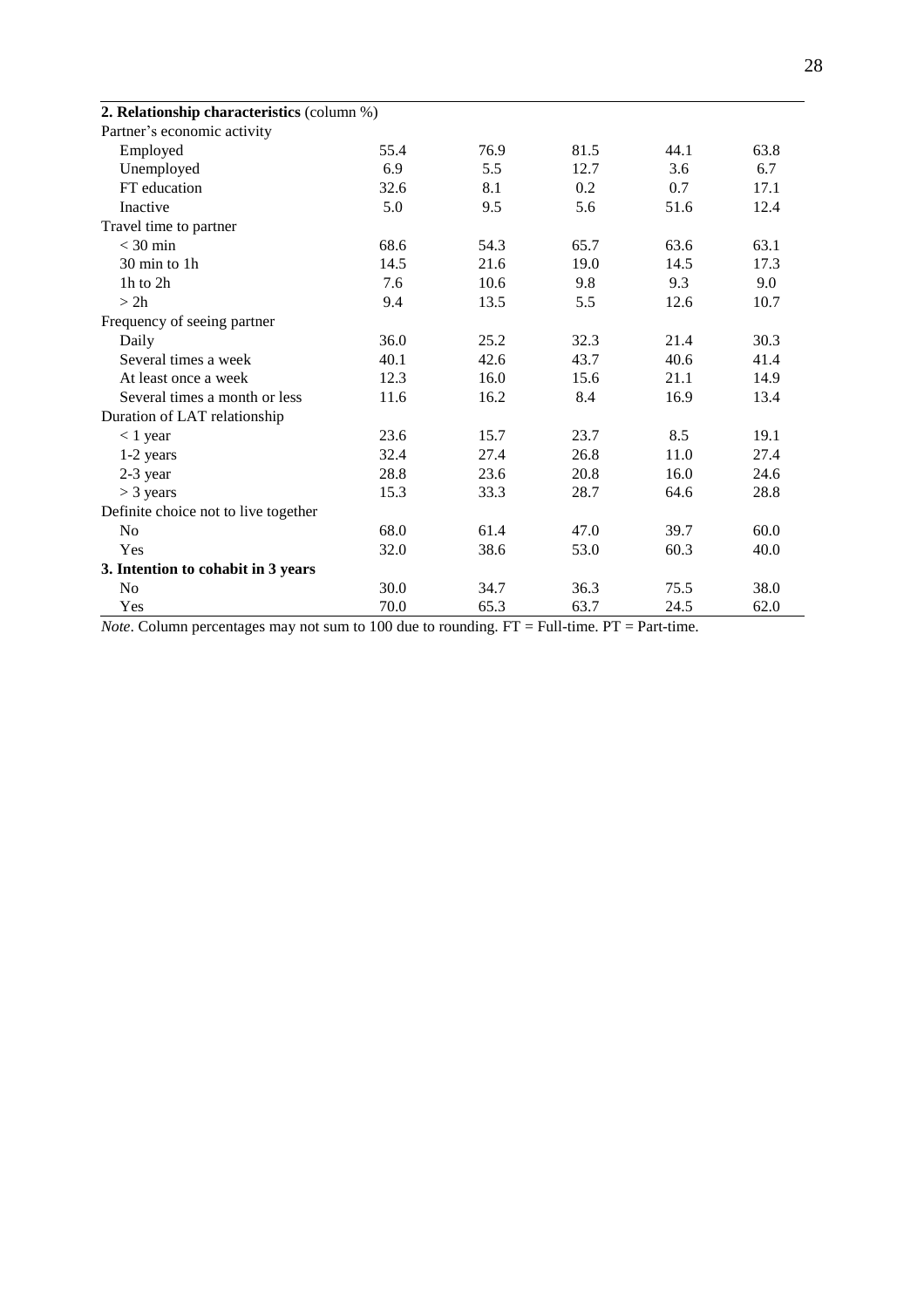| <b>Variable</b>                                      | <b>Nested Young</b><br><b>Adults</b><br>(NYAs) | Independent<br><b>Adults (INAs)</b> | <b>Single Parents</b><br>(SPTs) | <b>Seniors</b><br>(SENs) |  |  |
|------------------------------------------------------|------------------------------------------------|-------------------------------------|---------------------------------|--------------------------|--|--|
|                                                      | (SE)<br>$\beta$                                | $\beta$<br>(SE)                     | $\beta$<br>(SE)                 | $\beta$<br>(SE)          |  |  |
| Age                                                  | $0.11(0.04)$ **                                | $-0.07$ $(0.01)$ ***                | $-0.07$ $(0.02)$ ***            | $-0.01$ $(0.02)$         |  |  |
| Sex (ref=male)                                       | $-0.00$ $(0.18)$                               | 0.12(0.18)                          | 0.39(1.12)                      | $-0.20(0.35)$            |  |  |
| Education (ref=no qualification)                     |                                                |                                     |                                 |                          |  |  |
| GCSE/A-level (high school)                           | 0.34(0.40)                                     | 0.13(0.28)                          | $-0.16(0.39)$                   | 0.67(0.40)               |  |  |
| Higher degree (college and above)                    | 0.64(0.44)                                     | 0.14(0.29)                          | $-0.05(0.42)$                   | 0.30(0.40)               |  |  |
| Self-reported economic activity<br>(ref=FT employed) |                                                |                                     |                                 |                          |  |  |
| PT employed                                          | $-0.57$ $(0.23)*$                              | $-0.27(0.30)$                       | 0.09(0.33)                      | 0.88(0.55)               |  |  |
| Unemployed                                           | $-0.54(0.34)$                                  | $-0.38$ $(0.37)$                    | 0.07(0.51)                      | 0.31(1.18)               |  |  |
| Inactive                                             | $-0.54$ $(0.24)$ *                             | $-0.57$ $(0.28)$ *                  | 0.40(0.43)                      | 0.13(0.40)               |  |  |
| Housing tenure (ref=homeowner)                       |                                                |                                     |                                 |                          |  |  |
| Social renter                                        | $0.50(0.21)$ *                                 | $-0.07$ $(0.23)$                    | $-0.35(0.38)$                   | $-0.59(0.46)$            |  |  |
| Private renter                                       | 0.09(0.32)                                     | $-0.22(0.22)$                       | 0.46(0.39)                      | $-0.77(0.61)$            |  |  |
| Care provision within household (ref=no)             | 0.18(0.38)                                     | $-0.44(0.43)$                       | $-0.44(0.48)$                   | $-3.86$ $(1.52)$ *       |  |  |
| Care provision outside household(ref=no)             | $-0.13(0.34)$                                  | $0.54$ $(0.24)$ <sup>*</sup>        | $-0.67$ $(0.44)$                | $-0.11(0.39)$            |  |  |
| Intends to stay in neighbourhood (ref=no)            | $-0.80$ $(0.17)$ ***                           | $-0.70$ $(0.18)$ ***                | $-0.73$ $(0.26)$ **             | $-1.45$ $(0.34)$ ***     |  |  |
| Partner's economic activity<br>(ref=employed)        |                                                |                                     |                                 |                          |  |  |
| Unemployed                                           | 0.14(0.33)                                     | $-0.33(0.37)$                       | 0.58(0.46)                      | $-0.57(0.76)$            |  |  |
| Inactive                                             | $-0.49$ $(0.19)$ **                            | $-1.02$ $(0.26)$ ***                | 0.53(0.55)                      | $-0.50(0.35)$            |  |  |
| Travel time to partner (ref< 30 min)                 |                                                |                                     |                                 |                          |  |  |
| 30 min to 1h                                         | $-0.24(0.24)$                                  | 0.24(0.22)                          | 0.43(0.38)                      | $1.16(0.41)$ **          |  |  |
| 1h to 2h                                             | $0.88$ $(0.34)$ **                             | $0.99(0.30)$ ***                    | 0.65(0.57)                      | 0.87(0.50)               |  |  |
| > 2h                                                 | $1.11 (0.40)$ **                               | $2.08$ $(0.39)$ ***                 | 0.99(0.64)                      | $2.37(0.61)$ ***         |  |  |
| Frequency of seeing partner (ref=daily)              |                                                |                                     |                                 |                          |  |  |
| Several times a week                                 | $-0.45$ $(0.20)$ *                             | $-0.80$ $(0.23)$ ***                | $-0.45(0.33)$                   | $-0.84$ $(0.39)*$        |  |  |
| At least once a week                                 | $-1.15$ $(0.29)$ ***                           | $-1.39$ $(0.31)$ ***                | $-1.35$ $(0.46)$ **             | $-2.50$ $(0.57)$ ***     |  |  |
| Several times a month or less                        | $-1.45$ $(0.34)$ ***                           | $-1.69$ $(0.37)$ ***                | $-1.25$ $(0.64)$ *              | $-2.24$ $(0.62)$ ***     |  |  |
| Length of current LAT (ref=< 1 year)                 |                                                |                                     |                                 |                          |  |  |
| 1-2 years                                            | $0.63$ $(0.21)$ **                             | $-0.08$ $(0.26)$                    | 0.40(0.40)                      | $-0.93(0.55)$            |  |  |
| 2-3 years                                            | $0.76$ $(0.22)$ ***                            | 0.08(0.26)                          | 0.49(0.41)                      | $-1.31(0.53)*$           |  |  |
| $>$ 3 years                                          | $1.50(0.34)$ ***                               | $-0.00$ $(0.25)$                    | 0.14(0.39)                      | $-1.78$ $(0.44)$ ***     |  |  |
| Decided to LAT (ref=no)                              | $-0.43$ $(0.17)$ *                             | $-0.97$ $(0.17)$ ***                | $-0.99$ $(0.28)$ ***            | $-1.28$ $(0.29)$ ***     |  |  |
| Constant                                             | $-1.07(0.98)$                                  | 4.56 $(0.61)$ ***                   | 3.45(2.48)                      | $3.18(1.41)$ *           |  |  |
| McFadden's pseudo-r <sup>2</sup>                     | .163                                           | .206                                | .172                            | .273                     |  |  |
| Log-likelihood (LL null)                             | $-717.5(-857.5)$                               | $-522.6(-658.4)$                    | $-190.8$ $(-230.4)$             | $-163.6(-225.1)$         |  |  |
| N (unweighted)                                       | 1,158                                          | 1,146                               | 384                             | 424                      |  |  |

## **Table 3. Logistic regression models of intending to convert LAT into cohabitation within three years**  $(0 = no, 1 = yes)$

*Note.* \* *p*<0.05 \*\**p*<0.01 \*\*\**p*<0.001. FT = Full-time. PT = Part-time.